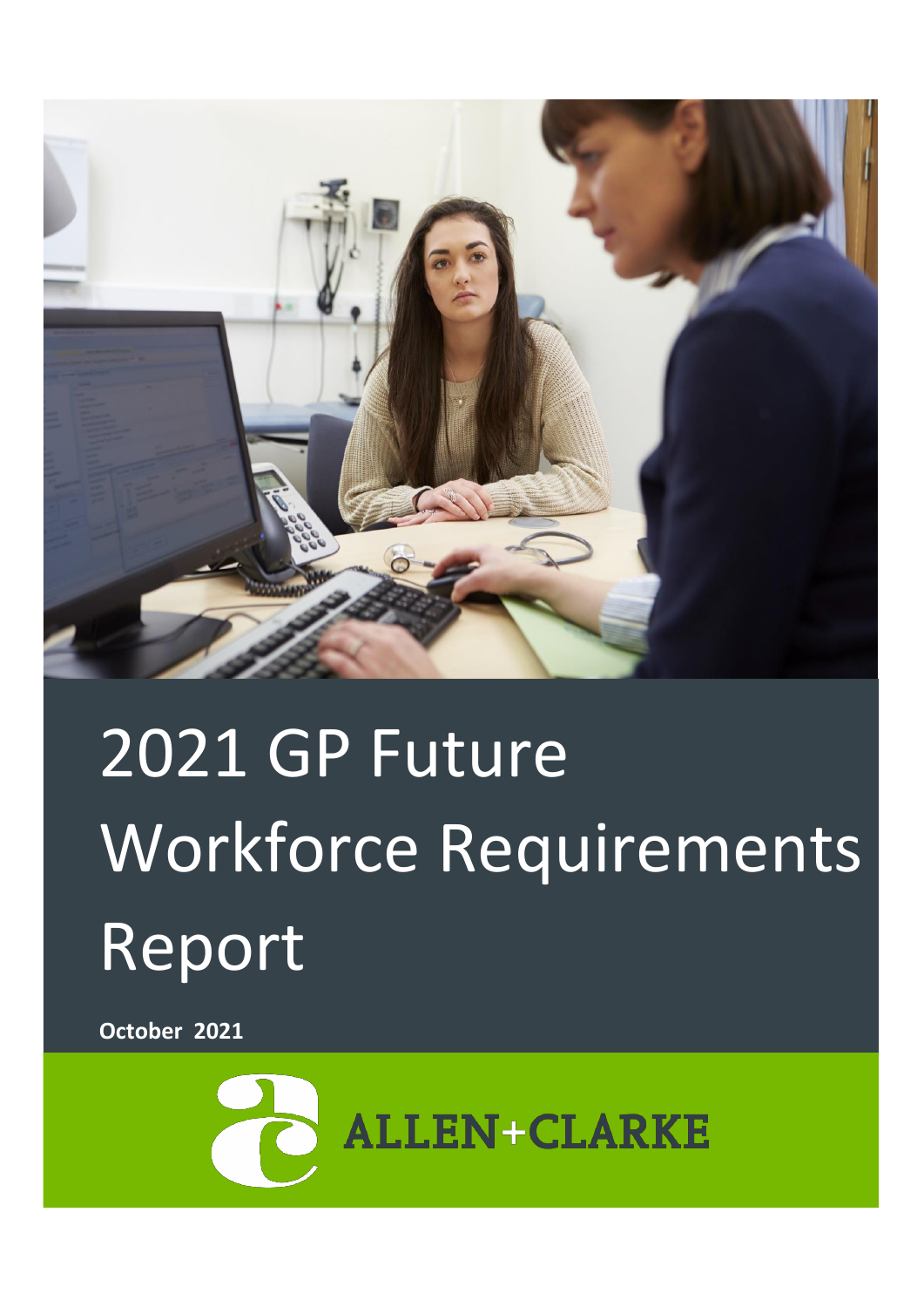# <span id="page-1-0"></span>**ACKNOWLEDGEMENTS**

We would like, first and foremost, to thank the members of The Royal New Zealand College of General Practitioners (the College) who supported this work. We would also like to thank the external experts who gave freely of their time to contribute to this report, particularly Emmanuel Jo from Health Workforce New Zealand who generously shared his forecasting model and expertise.

| Document status:            | <b>FINAL</b>                         |
|-----------------------------|--------------------------------------|
| <b>Version and date:</b>    | 18/11/21                             |
| Author(s):                  | Dave Grimmond, Greg Martin, Danny Tu |
| <b>Filing Location:</b>     |                                      |
| Peer / technical            | Shaun Foley                          |
| review:                     |                                      |
| <b>Verification that QA</b> | <b>Greg Martin</b>                   |
| changes made:               |                                      |
| Proof read:                 | Shaun Foley                          |
| Formatting:                 | Shaun Foley                          |
| Final QA check and          | Kirsten Lovelock                     |
| approved for release:       |                                      |
|                             |                                      |
|                             |                                      |

*Allen + Clarke* has been independently certified as compliant with ISO9001:2015 Quality Management Systems



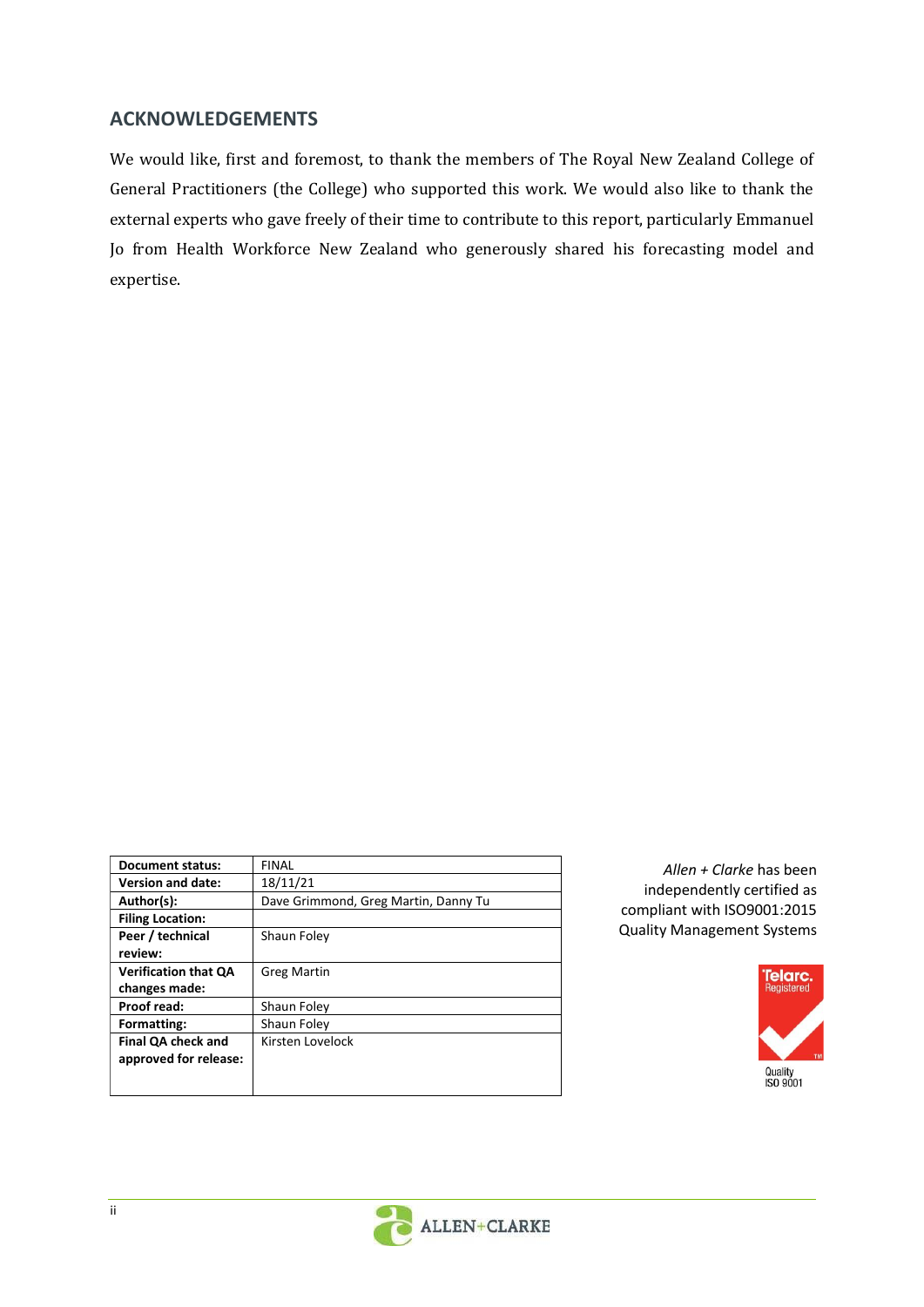# **CONTENTS**

| <b>ACKNOWLEDGEMENTS</b>                                              | $\mathbf{I}$ |
|----------------------------------------------------------------------|--------------|
| <b>EXECUTIVE SUMMARY</b>                                             | 1            |
| <b>KEY FINDINGS</b>                                                  | 3            |
| <b>CONTEXT</b>                                                       | 5            |
| <b>OBJECTIVES</b>                                                    | 5            |
| <b>ECONOMIC ASSESSMENT OF CASE FOR INCREASING GP TRAINING LEVELS</b> | 5            |
| Introduction                                                         | 5            |
| <b>Supply of General Practitioners</b>                               | 6            |
| Ethnic Inequity Issues in the General Practitioner Workforce         | 7            |
| More training is needed                                              | 10           |
| Demand for GP services and unmet need                                | 11           |
| Ethnic inequity in demand for GP services                            | 11           |
| Economics of increasing GP training                                  | 14           |
| <b>OTHER WORKFORCE ISSUES</b>                                        | 16           |
| Influence of choice of general practice as a specialty               | 16           |
| <b>REFERENCES</b>                                                    | 17           |
| <b>APPENDIX 1</b>                                                    | 18           |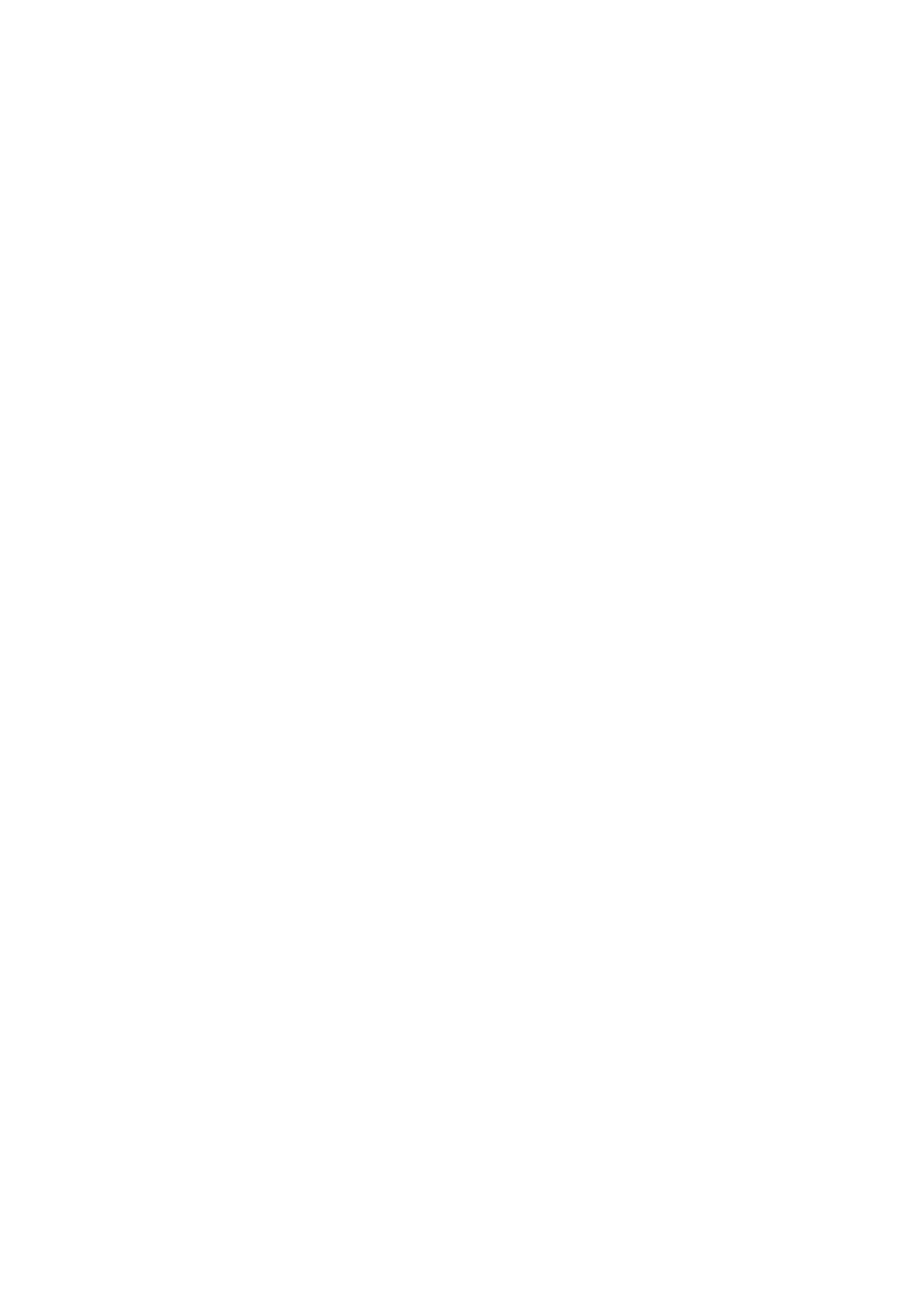## <span id="page-4-0"></span>**EXECUTIVE SUMMARY**

The New Zealand government, through its commitment to the Health and Disability System Review findings and implementation, have reaffirmed that the future and sustainability of delivering first class healthcare for all New Zealanders is dependent on the provision of medical care in the community. This medical care is delivered primarily by Specialist General Practitioners in collaboration with, and supported by, multi-disciplinary health care teams.

#### **The shortage of Specialist GPs is likely to worsen in the next decade**

The Royal New Zealand College of General Practitioners (the College) states that Specialist GPs are a workforce in crisis, which is set to worsen in the next decade if action is not taken to support workforce expansion and development.

Current GP workforce shortages are compounded by an ageing cohort with an increasing proportion approaching or past retirement age. Fifty percent of the current GP workforce intend to retire within the next ten years.

#### **GP workload and complexity of care has increased**

The GP workload has increased, with its sensitivity to population growth, and elevated demand for complex care in the community. The number of GPs per 100,000 has declined impacting on patient access to care, and GP vulnerability, as they report a high rate of burnout and struggle to keep pace with the rapidly growing demand, growing complexity and additional administrative expectations. GPs deliver 14 million consultations per year while experiencing unprecedented increases in the number of general practice visits for co-morbidity, long-term conditions, mental health problems, and a high number of young Māori and Pacific people disproportionately affected by complex health conditions.

Attainment of the vocational qualification of Specialist GP (Fellow) signifies an advanced level of broad diagnostic skills and a depth of medical knowledge. However, the College has identified that there are no perceived or tangible benefits to becoming a Specialist GP, including earning capacity, career pathway or standing within other specialist areas, the Ministry of Health, or the health system profession. In New Zealand, a Fellow having completed three years of Specialist GP training and serving their communities for many years, while completing required ongoing Continued Professional Development requirements, is valued the same as a doctor who has just arrived in the country, or a non-vocationally registered doctor working in generalpractice.

#### **New Zealand is heavily reliant on international medical graduates and there is clear evidence of ethnic inequity in the GPworkforce**

New Zealand is not training sufficient Specialist GPs to meet current or future community based medical needs, making general practice highly reliant on International Medical Graduates (IMG). This conflicts with New Zealand's commitment to health equity by developing whanau orientated medical capacity and capability to improve Māori health, and materially improve health equity.

Currently there is very stark evidence of ethnic inequity in the GP workforce, with Māori and Pacific people significantly under-represented.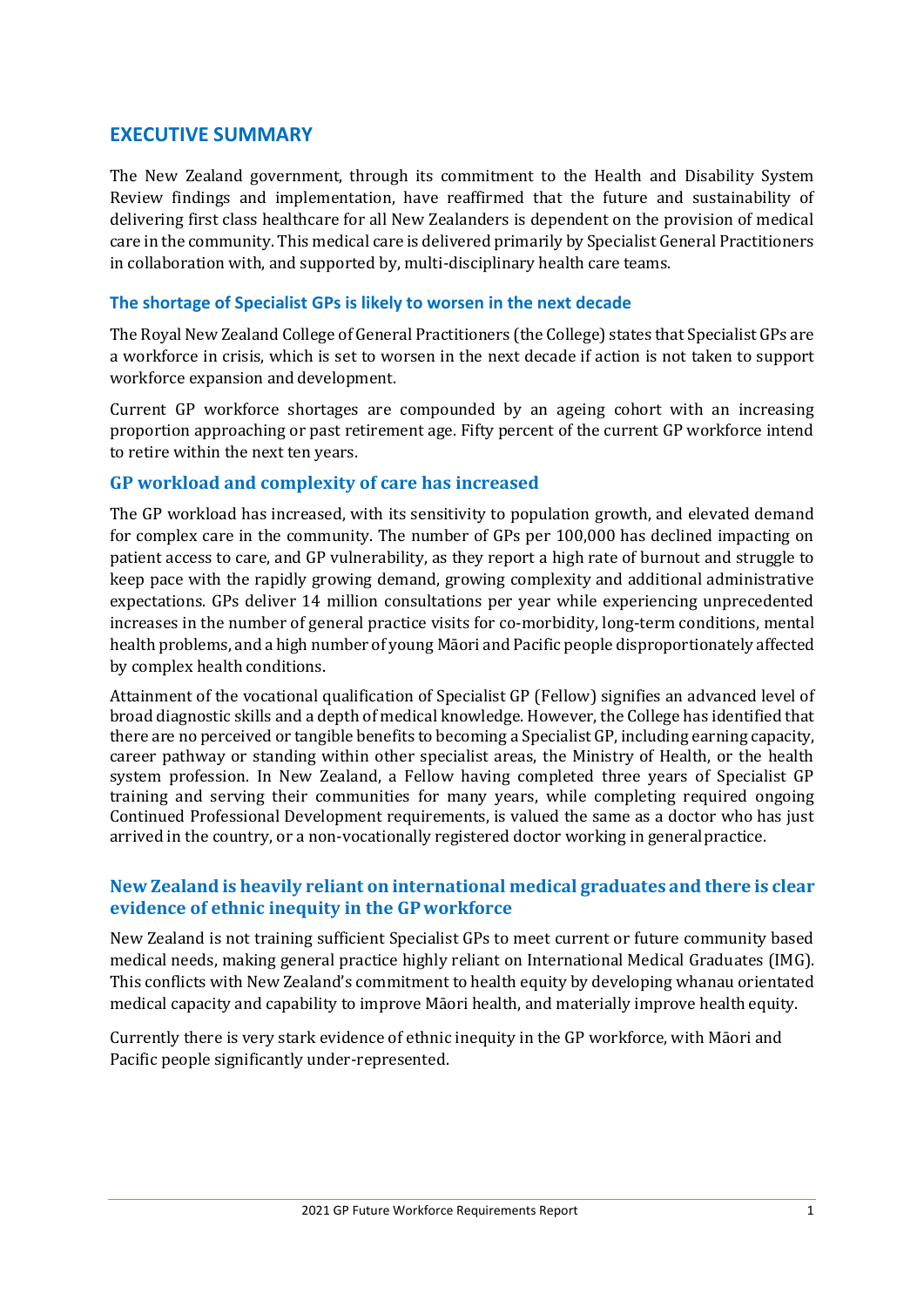# **There are multiple barriers to attracting more graduate doctors to choose Specialist GP as their vocation**.

These barriers include:

- Insufficient medical graduates
- Lack of exposure to General Practice in undergraduate training programmes
- Lack of access to General Practice, and financial support for training in the community during post graduate tenures
- Large disparity of remuneration for GP registrars entering training, compared to other medical specialist registrars in a hospital setting
- The perceived unattractiveness of general practice as a viable career option, in comparison to other medical specialties
- The widening and large disparity in financial remuneration and benefits for Specialist GPs, in comparison to other medical specialties
- Lack of proactive and timely interventions to address the acknowledged workload and workforce issues

The College has identified an urgent need for a strategy and roadmap of how the government will proactively and sustainably address the Specialist GP workforce crisis.

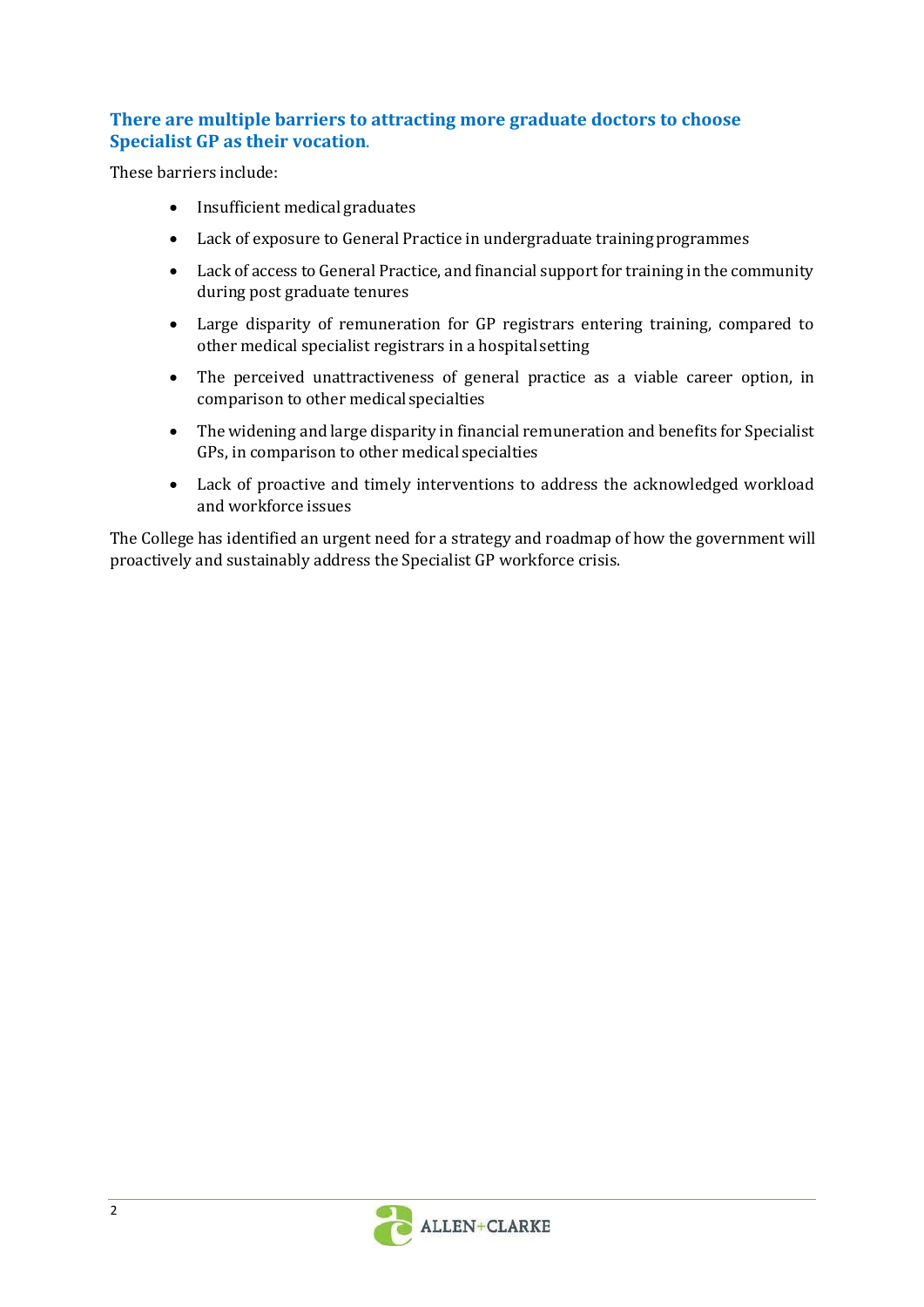# <span id="page-6-0"></span>**KEY FINDINGS**

- An increasing proportion of Specialist GPs are approaching retirement age. According to the most recent GP Workforce Survey (2020), half of the current GP workforce intend to retire within the next 10 years
- The proportion of Specialist GPs intending to retire within the next two years has increased steadily year on year, rising dramatically from 4 percent in 2014 to 14 percent in 2020.
- There is clear evidence of significant ethnic inequity in the existing GP workforce. GPs reporting a Māori (4 percent), or Pacific Peoples' (1.7 percent) ethnicity are present in the GP workforce at a much lower rate than is found in the general population (17 and 8.1 percent respectively).
- A recent upward trend in the total number of Specialist GPs masks concerning underlying trends that undermines the profession's ability to meet the demand for general practice services in the coming decade. These demands include a growing and ageing population and a large increase in complex health needs.
- In 2020, nearly one-third (31 percent) of GP respondents rated themselves 'high' on the burn-out scale. This percentage has been steadily increasing over the past four years. In 2016, 22 percent of respondents rated themselves as 'high' on the burn-out scale. Identified major causes of burn-out include increasing patient need (ageing, mental health, complex conditions), administrative burden, andunderfunding.
- Men dominate the profession at older ages, while women dominate at younger ages, so men more than women are likely to retire and exit the profession. In addition, the number of predominantly ageing male GPs traditionally are working longer hours per week than the GPs entering the workforce.
- With female GPs typically working fewer hours per week, the expected increase in the proportion of female GPs (up from 51% currently to 59% in 2031) means that the hours worked by GPs will increase at a slower rate than suggested by simply counting heads.
- Point estimates of numbers of Specialist GPs per 100,000 population are highly sensitive to population projection assumptions. The number of GPs per 100,000 New Zealanders is projected to fall from 74 in 2021 to 70 by 2031, and with a higher pace of population growth could potentially fall to below 66. In comparison the Australian Government Department of Health report the national 2020 GP rate per  $100,000$  population as  $116<sup>1</sup>$ . (Direct comparisons, however, should be made with caution as there are differences between jurisdictions in the ways data are collected, and the Australian data includes non-specialist GPs working in generalpractice).
- The 2019/2020 New Zealand Health Survey indicates that close to one million people reported that they were unable to obtain an appointment at their usual medical centre within 24 hours, at least once during the previous 12 months.
- The 2019/20 New Zealand Health survey also shows the unmet need for GP services varies across ethnic groups. Māori adults had the highest prevalence of being unable to get an appointment at their usual medical centre within 24 hours, which is significantly

<sup>1</sup> https://hwd.health.gov.au/resources/data/gp-primarycare.html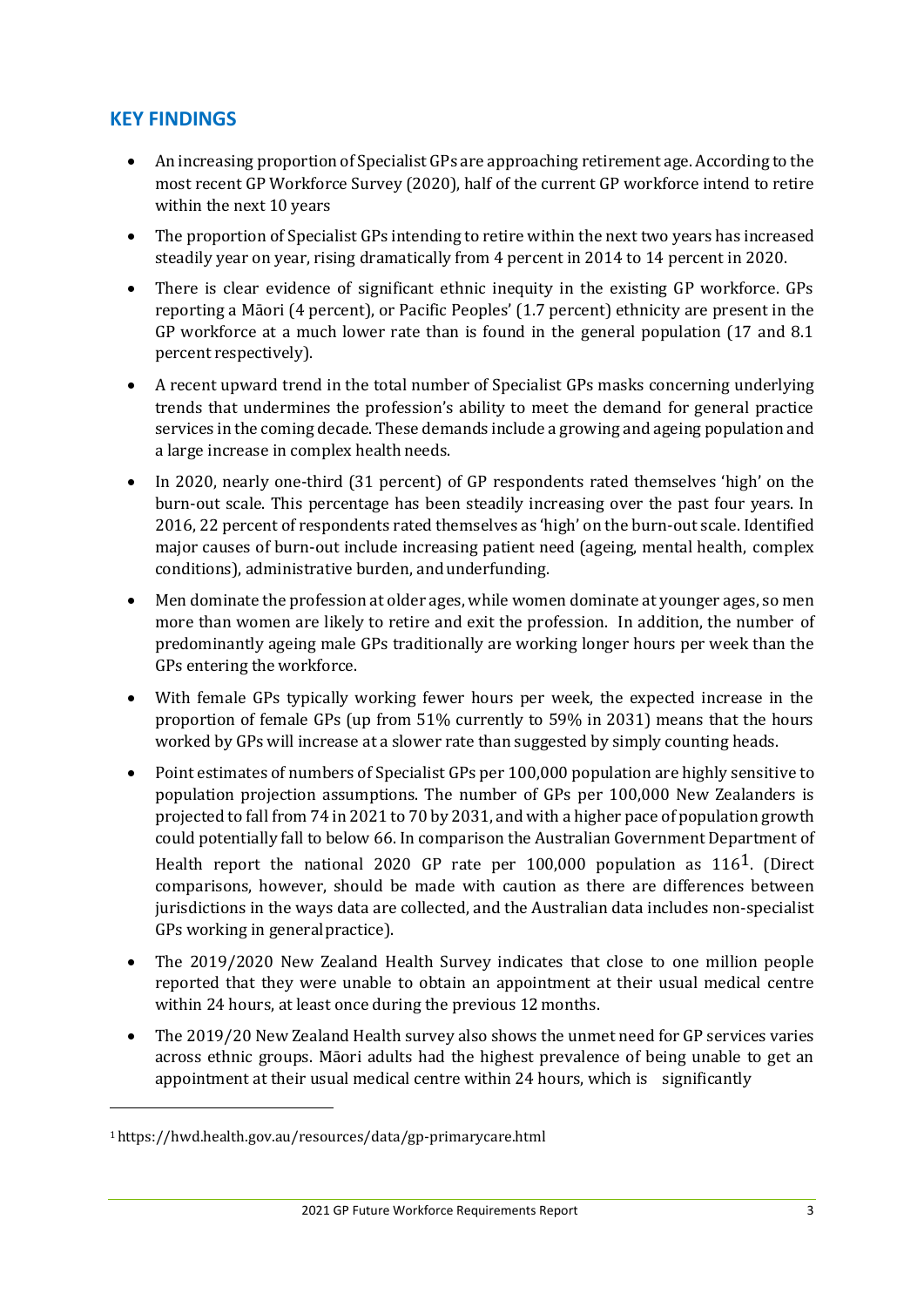higher than non-Māori adults. Unmet need for both Māori and Pacific children was significantly higher than non-Māori and non-Pacific children. The prevalence of being unable to get an appointment among Māori and Pacific adults have increased steadily yearon-year. Additionally, the inequity in demand for GP services among Māori adults has worsened in the past five years.

- With population ageing, increased mental health presentations, and increasing complexity of patient health needs, the proportion of high needs patients is likely to increase in the coming decade. Combined with increased Specialist GP retirements, the shortfall of GPs is expected to increase by a further 300 full time equivalent GPs by2031.
- Increasing the GP training intake from 200 to 300 per year from 2023 onwards would be sufficient to mitigate this GP shortfall, however there are substantial barriers to attracting more doctors to choose GP as their vocation.
- Our modelling suggests that increasing the training intake to 300 per year is potentially a minimum requirement in order for the profession to be able to meet the demand for GP services in the 2030s.
- An initial high level cost benefit analysis suggests that the benefits of avoiding a GP shortfall would yield \$4 of national benefit for every additional dollar spent on training extra GPs.

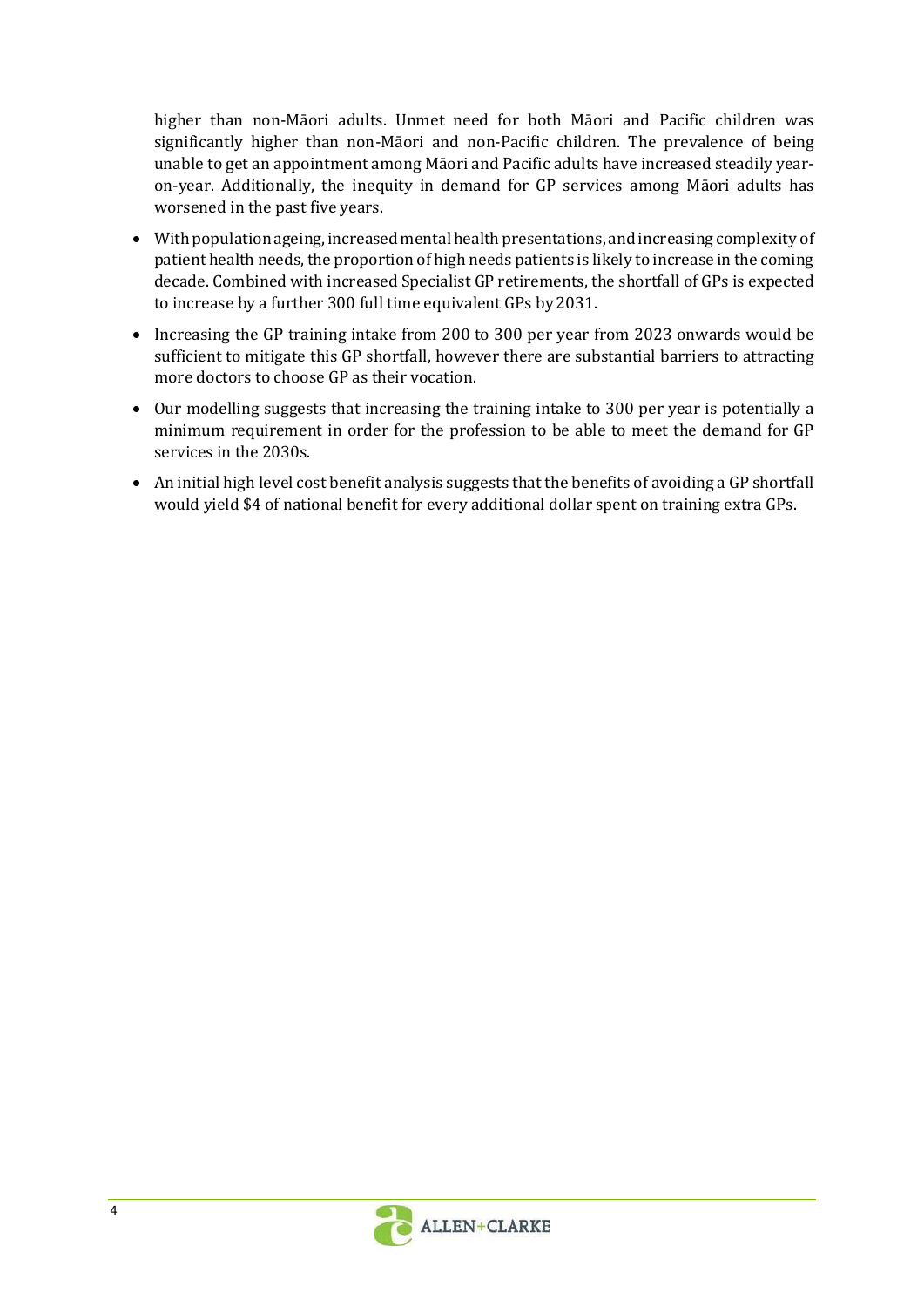# <span id="page-8-0"></span>**CONTEXT**

There is considerable uncertainty in the heath sector, with the ongoing impact of COVID-19 and the unknown impacts of the Health and Disability Systems Review implementation.

The most recent RNZCGP Workforce Survey (2020) suggest that the GP workforce in New Zealand is facing a looming crisis. There are high levels of reported burnout, and half of the current workforce intends to retire within the next ten years. Approximately a third of the workforce intends to retire in the next five years.

There is also an increasing trend, supported by the Health and Disability Report (2020), to devolve more healthcare services from secondary care to primary care, which will place an even greater service delivery burden on general practice.

Looking at the broader health system, the Health and Disability Report (2020) notes that Māori health outcomes are significantly worse than those for other New Zealanders and that this represents a failure of the health and disability system and does not reflect te Tiriti commitments. Designing a health and disability system that will produce better results in the future requires a recognition that change has to happen right across thesystem.

New Zealand has a significant reliance on internationally trained doctors and does not produce enough medical graduates to meet current demand across specialties, including general practice. COVID-19 border restrictions has further highlighted the reliance on internationally trained doctors, that has led to substantial gaps across the entire healthsector.

Does NZ need to be training or importing more doctors to meet emerging workforce challenges? The is clearly room for a policy debate to occur on whether NZ should be growing or importing doctors and what is the optimal mix. Existing health inequities for Māori (and Pacific peoples) would suggest that training more could address, to some extent, both equity and workforce issues.

## <span id="page-8-1"></span>**OBJECTIVES**

To explore options for the specialist General Practice (GP) workforce for the next 10 years and provide costed estimates for various scenarios, including the opportunity cost of not funding additional training places.

## <span id="page-8-2"></span>**ECONOMIC ASSESSMENT OF CASE FOR INCREASING GP TRAINING LEVELS**

#### <span id="page-8-3"></span>**Introduction**

This report investigates to what extent there is justification for increasing the current rate of training medical specialists in general practice. Fellowship in general practice is attained after completing three years as a general practice registrar, which in turn follows six years of medical school and a minimum of two years of prevocational medical training. Recently the College has attained a small increase in first year applicants to approximately 200 per annum entering general practice vocational training. The annual number of graduating GP Fellows is typically around 165- 170, interruptions, say for maternity reasons, mean that not all complete their specialist GP training within the minimum three-year advanced training period. The College has identified that the optimal intake of GP registrars needs to increase to 300 per year. A continuation of a 15%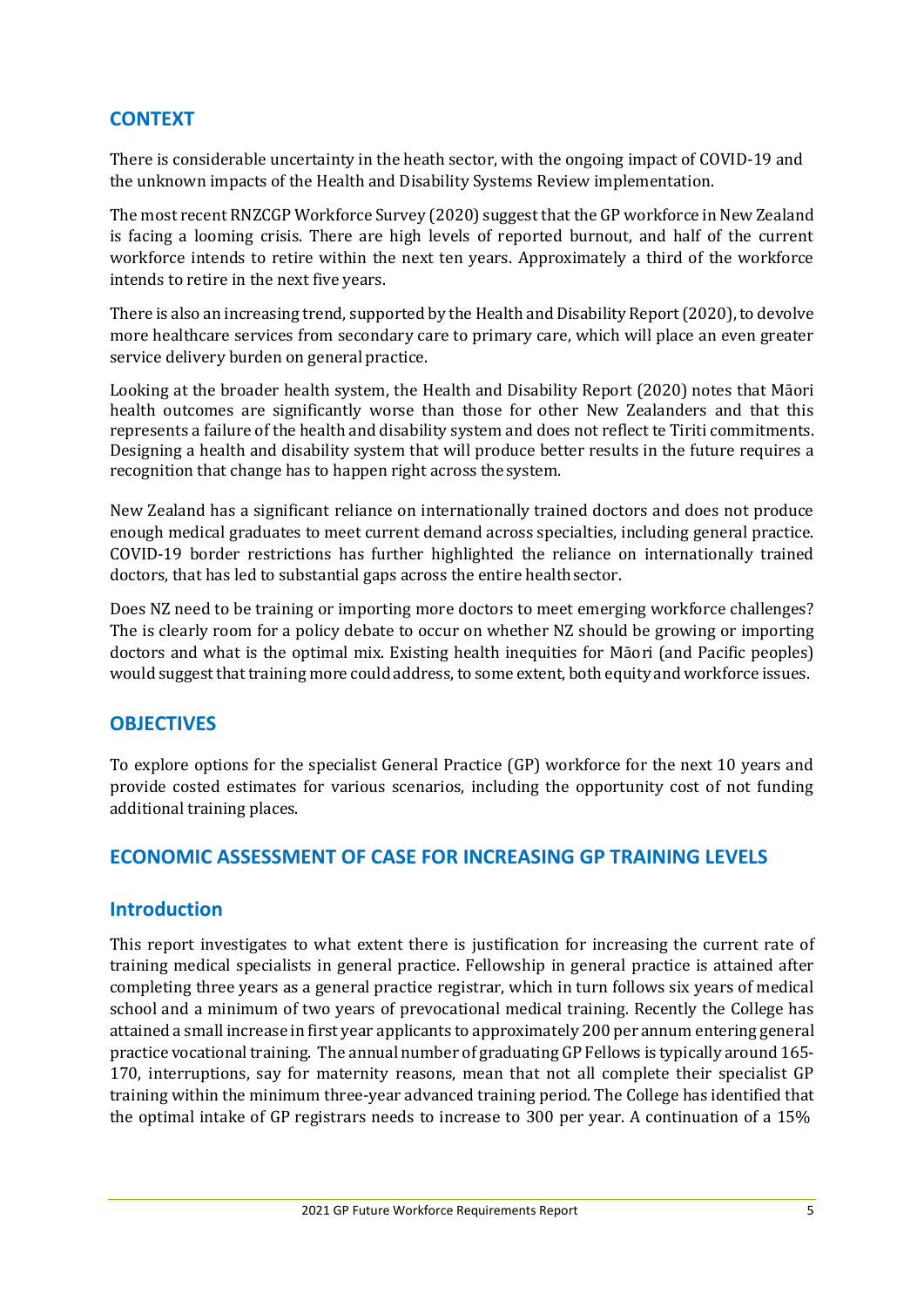attrition rate would mean that graduating Fellows would therefore increase, over a three-year period, to around 250 per year.

The analysis presented below first investigates supply prospects for GPs in New Zealand, presuming a continuation of recent trends. We then explore the evidence for a mismatch between this supply and likely demand levels for GP services. This analysis suggests that although the supply of GPs has been growing faster than population growth in recent years, the demography of both the population and the pool of GPs is likely to result in an increasing risk of GP supply being insufficient to meet inherent demand. The intake of 300 doctors into GP training would appear to be sufficient to mitigate this risk, however the College is struggling to have sufficient annual applicants that meet the entry criteria to maintain the recently achieved 200 registrars per year.

In addition, we undertake an initial high level cost benefit analysis which indicates that the potential national benefit from a higher density of GPs is likely to justify the additional national expense from increased training activity.

The analysis presented here is from an aggregate national perspective. We are interested in whether the national supply of GPs is likely to meet the likely national demand for GP services. We note that even if this condition is met, this does not preclude regional supply and demand mismatches, but addressing such remaining mismatches goes beyond the scope of the current report.

# <span id="page-9-0"></span>**Supply of General Practitioners**

Our modelling of supply prospects builds off the health workforce modelling conducted by the Ministry of Health (Jo, 2021). The baseline projections presume that new Fellows and doctors returning to general practice continue at their five-yearly average rates within five-year age bands. An allowance for ageing has two key impacts on the demographic nature of GPs:

- The proportion of GPs aged over 64, which increased from 10.8% in 2013 to 18% in 2021, is projected to increase to over 21% by 2031.
- The proportion of female GPs is projected increase from 51% in 2021 to 59% by2031.

Overall, the pace of growth in GP numbers is expected to stagnate at just under 3,950 from the mid-2020s (see [Figure 1\)](#page-11-0). The increasing proportion of female GPs contributes to further falls in the average hours worked by GPs. In 2013 the 2,991 GPs are estimated to have had a full time equivalent (FTE) count of 2,610, implying an FTE/head count ratio of 87.2%. By 2021 this ratio had declined to 84.8% and it is expected to fall to 82.2% by 2031. The implication is that under current policy settings the FTE of GPs is expected to peak at around 3,270 in 2025, with modest declines thereafter (see [Figure 1\)](#page-11-0).

The College has noted some potential flaws in the current Ministry of Health workforce modelling that has the effect of understating the existing shortfall, and predictions of future GP workforce to meet patient need. Where individual GPs work in excess of average weekly FTE hours, the modelling counts this as if there were multiple GPs working these hours. So when, say a GP working in excess of 36 FTE hours retires, the model assumes a single GP working average FTE hours to be their full replacement. This is particularly relevant in already stretched rural areas where GPs often work extremely long hours including weekends andafterhours.

Similarly, the modelling assumes all hours recorded as GPs from the Medical Council of New Zealand annual certification returns are working clinically, despite many working in GP-

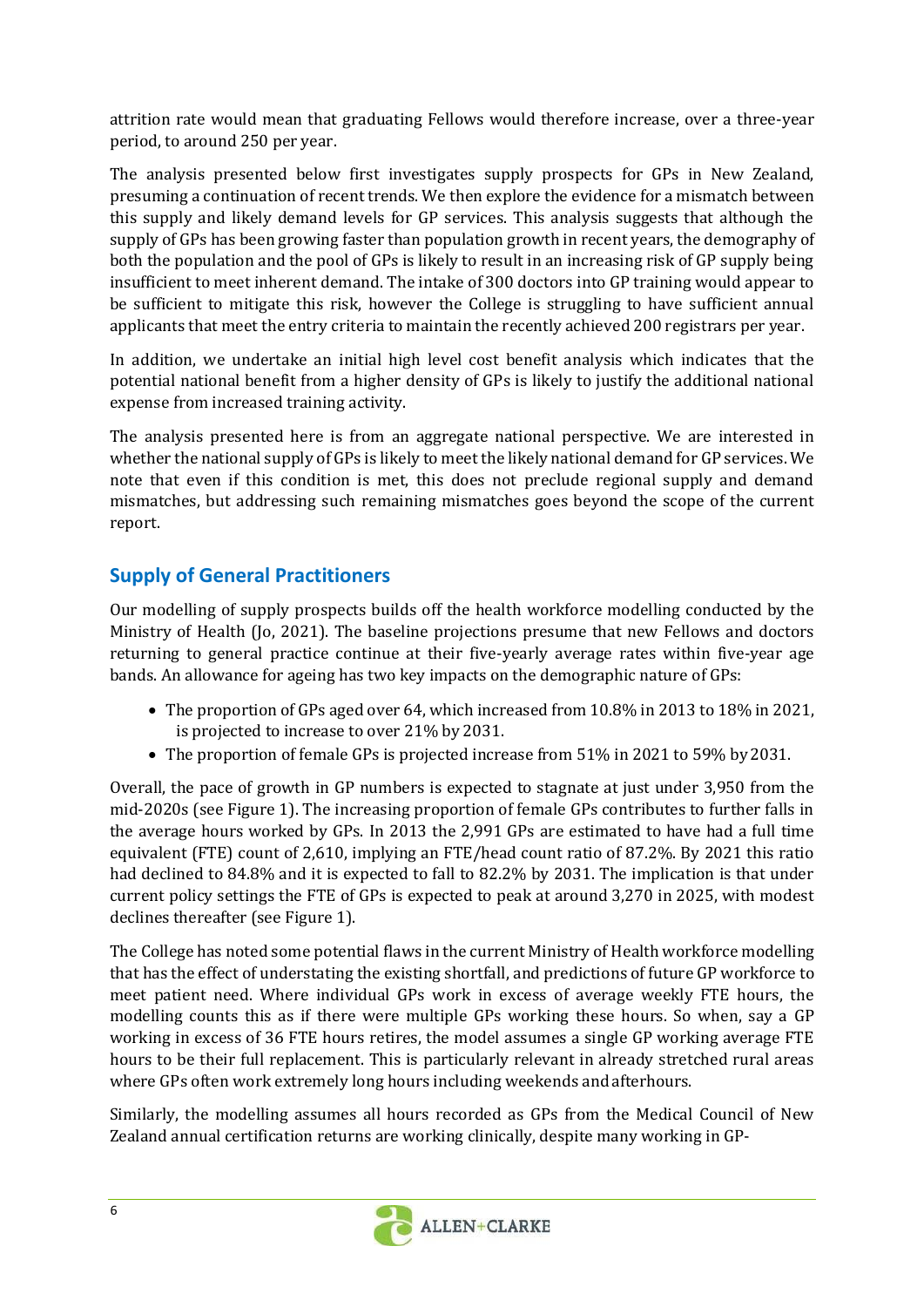related activity that is non-patient facing such as research, medical tutelage, management and governance activities. These model limitations may impact on the projections of future workforce requirements.

# <span id="page-10-0"></span>**Ethnic Inequity Issues in the General Practitioner Workforce**

There is very evident ethnic inequity in the existing GP workforce. GPs reporting a Māori (4 percent), or Pacific Peoples' (1.7 percent) ethnicity are present in the GP workforce at a much lower rate than is found in the general population (17 and 8.1 percent respectively). While the latest Medical School training statistics show some improvement in this area it will take time for a more representative workforce to develop. Any choices regarding increased GP training numbers will take several years to produce a real impact on the frontline workforce. This suggests that more training places would have the potential to improve workforce equityissues.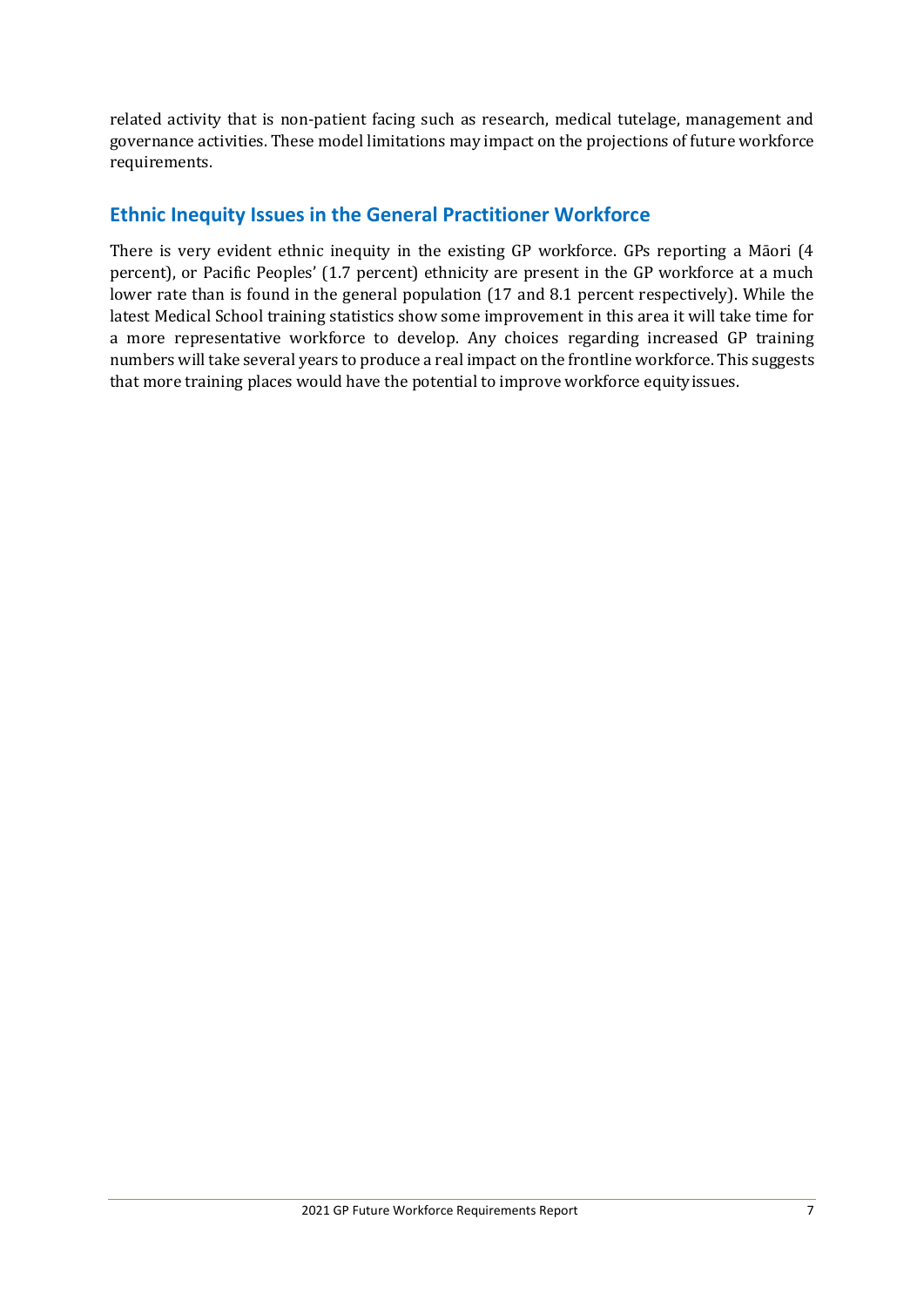<span id="page-11-0"></span>



The size of the national population is important for assessing the adequacy of GP numbers. A commonly used metric is the count of GPs per 100,000 population. As illustrated in [Figure 2,](#page-12-0) the number of GPs per 100,000 has been stable at just under 74 in the five years to 2021, after increasing from under 68 in 2013. Perspectives of the adequacy of GP projections depend on expectations about the size of the New Zealand population. If the population evolves in line with Statistics New Zealand's central (50 percentile) population projections<sup>2</sup>, then the number of GPs per 100,000 people is expected to decline to around 70 by 2031. If population growth is at the low end of expectations (for example, the 5-percentile population scenario) GP per 100,000 will potentially stabilise at around 76. But higher population growth would imply a reasonably rapid decline in the proportion of GPs, with the 95-percentile scenario implying a fall to around 66 per 100,000 by 2031.

<sup>&</sup>lt;sup>2</sup> Population projections were extracted from the NZ Stat facility on the Statistics New Zealand website: [http://nzdotstat.stats.govt.nz/wbos/index.aspx?\\_ga=2.267612686.1859429689.1630270583-](http://nzdotstat.stats.govt.nz/wbos/index.aspx?_ga=2.267612686.1859429689.1630270583-1951230447.1535854869&_gac=1.82382436.1628488595.CjwKCAjwgb6IBhAREiwAgMYKRlIpDxdgkEiclKTJ5mJUTT_FHKcmLe8blljgzskEr9KKLuxytCHFgRoCF3cQAvD_BwE) [1951230447.1535854869&\\_gac=1.82382436.1628488595.CjwKCAjwgb6IBhAREiwAgMYKRlIpDxdgkEicl](http://nzdotstat.stats.govt.nz/wbos/index.aspx?_ga=2.267612686.1859429689.1630270583-1951230447.1535854869&_gac=1.82382436.1628488595.CjwKCAjwgb6IBhAREiwAgMYKRlIpDxdgkEiclKTJ5mJUTT_FHKcmLe8blljgzskEr9KKLuxytCHFgRoCF3cQAvD_BwE) [KTJ5mJUTT\\_FHKcmLe8blljgzskEr9KKLuxytCHFgRoCF3cQAvD\\_BwE](http://nzdotstat.stats.govt.nz/wbos/index.aspx?_ga=2.267612686.1859429689.1630270583-1951230447.1535854869&_gac=1.82382436.1628488595.CjwKCAjwgb6IBhAREiwAgMYKRlIpDxdgkEiclKTJ5mJUTT_FHKcmLe8blljgzskEr9KKLuxytCHFgRoCF3cQAvD_BwE)

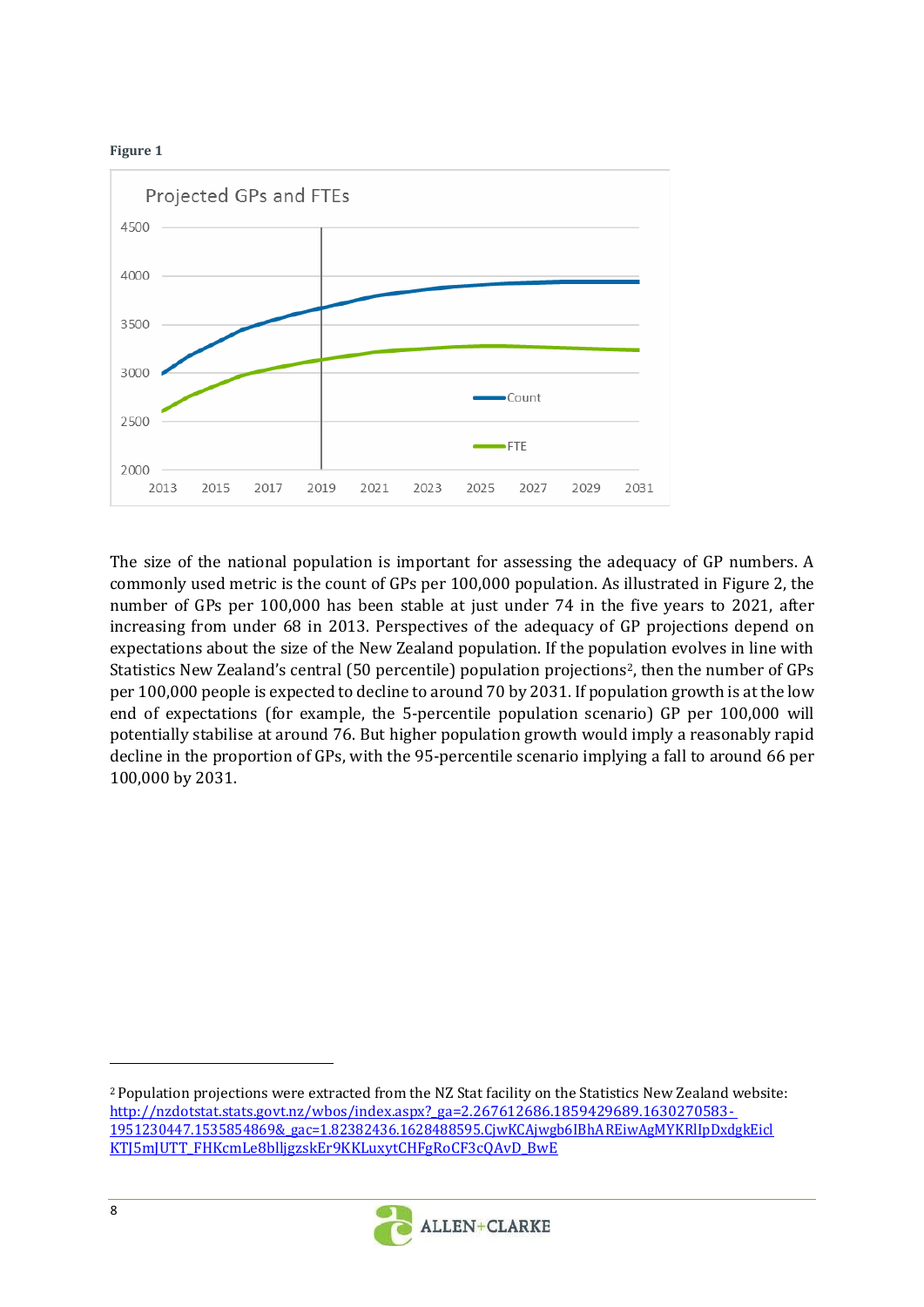#### <span id="page-12-0"></span>**Figure 2**



The adequacy of current policy settings looks more questionable when the ratio of GPs to population is expressed in terms of FTEs (i.e., accounting for expected hours of work as well as the number of trained GPs). As demonstrated in Figure 3, it would appear that only with very low population expectations (i.e., the 5-percentile projection) does the GP FTE per 100,000 ratio remain stable. If population growth was at the other extreme, the GP FTE per 100,000 is likely to decline to below 56.



Compared with like-kind countries, New Zealand has a relatively low rate of GP FTEs per 100,000 population. Australian Government Department of Health report the national GP rate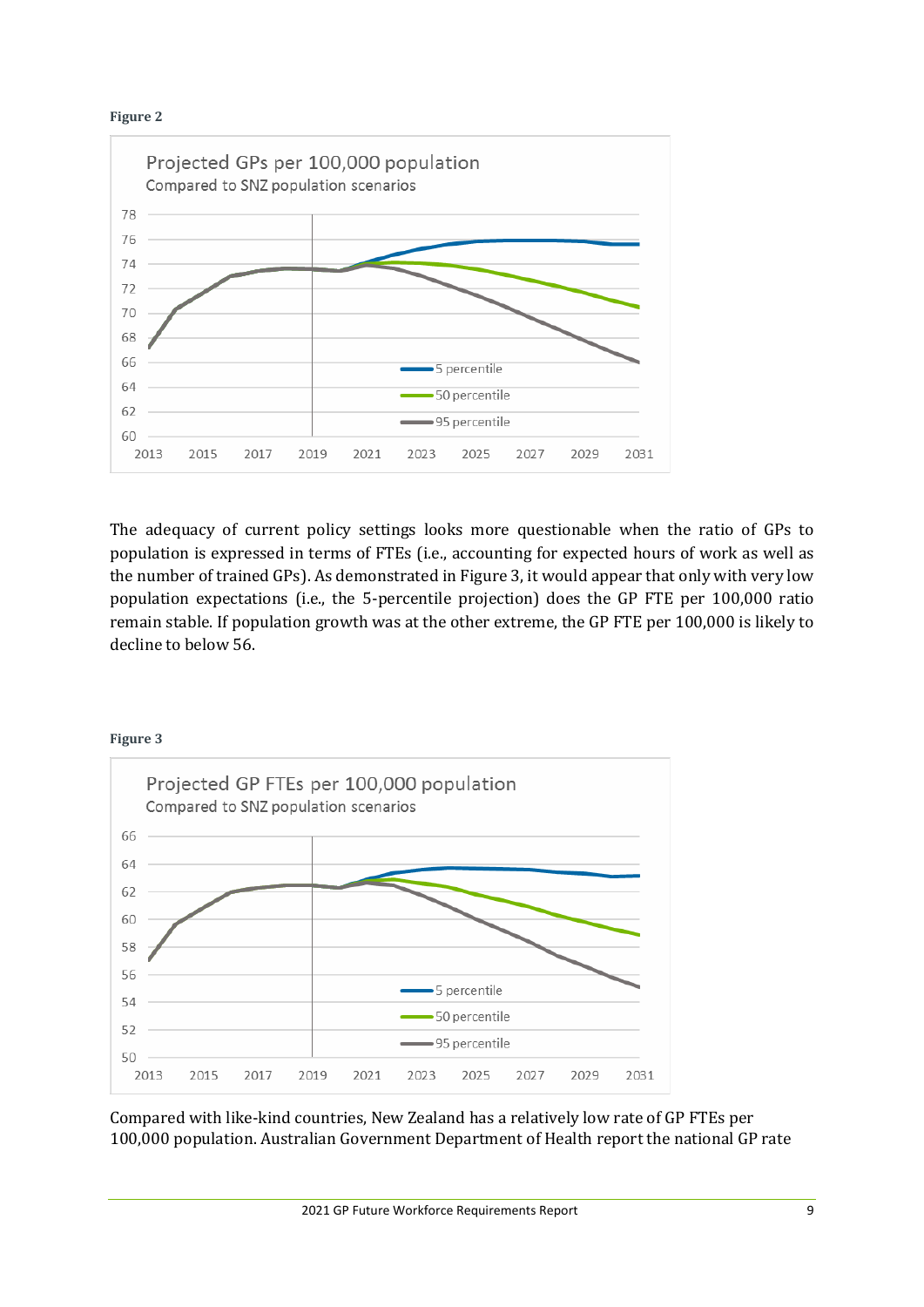## per 100,000 population as 116 in 2020 [\(https://hwd.health.gov.au/resources/data/gp](https://hwd.health.gov.au/resources/data/gp-primarycare.html)[primarycare.html\)](https://hwd.health.gov.au/resources/data/gp-primarycare.html)

There is also regional variation in Australia (Figure 4) with the highest rate (125) of GP FTEs per 100,000 population in Queensland and 93 in the Australian Capital Territory. As noted above, the rate for New Zealand has been stable at just under 74 per 100,000 for the past 5years.

#### **Figure 4**



Number of GPs based on full time equivalent (FTE) per 100,000 population.

C Statista 2021

Similarly in Canada, data from the Canadian Institute for Health Information show 122 FTE 'family physicians' per 100,000 population. Canada's population increased by 4.6 per cent between 2014 and 2018, while the number of physicians grew by 12.5 per cent over the same timeperiod.

International comparisons look difficult to use for making any categorical statements about New Zealand. For example, the OECD states that the UK uses a different method to other countries, and the OECD data for Australia are estimates for most years. OECD data reported for New Zealand is mainly estimates as well and look very high compared with the data supplied by the Ministry of Health. The range of outcomes is wide from around 30 per 100,000 in the USA to 264 for Portugal. New Zealand's measure is around the middle, but it really does not look like these are like-for-like comparisons.

## <span id="page-13-0"></span>**More training is needed**

Currently approximately 200 doctors enter the GPEP registrar training annually and the annual number of graduating Fellows is typically around 165-170. The College considers the optimal intake of GP registrars needs to increase to 300 per year. Our modelling assumes that graduating Fellows will continue to be 15% below entry levels into GPEP registrar training. Thus, an increased intake to 300 registrars per year is assumed to mean that graduating Fellows would therefore increase, over a three-year period, to around 250 per year.

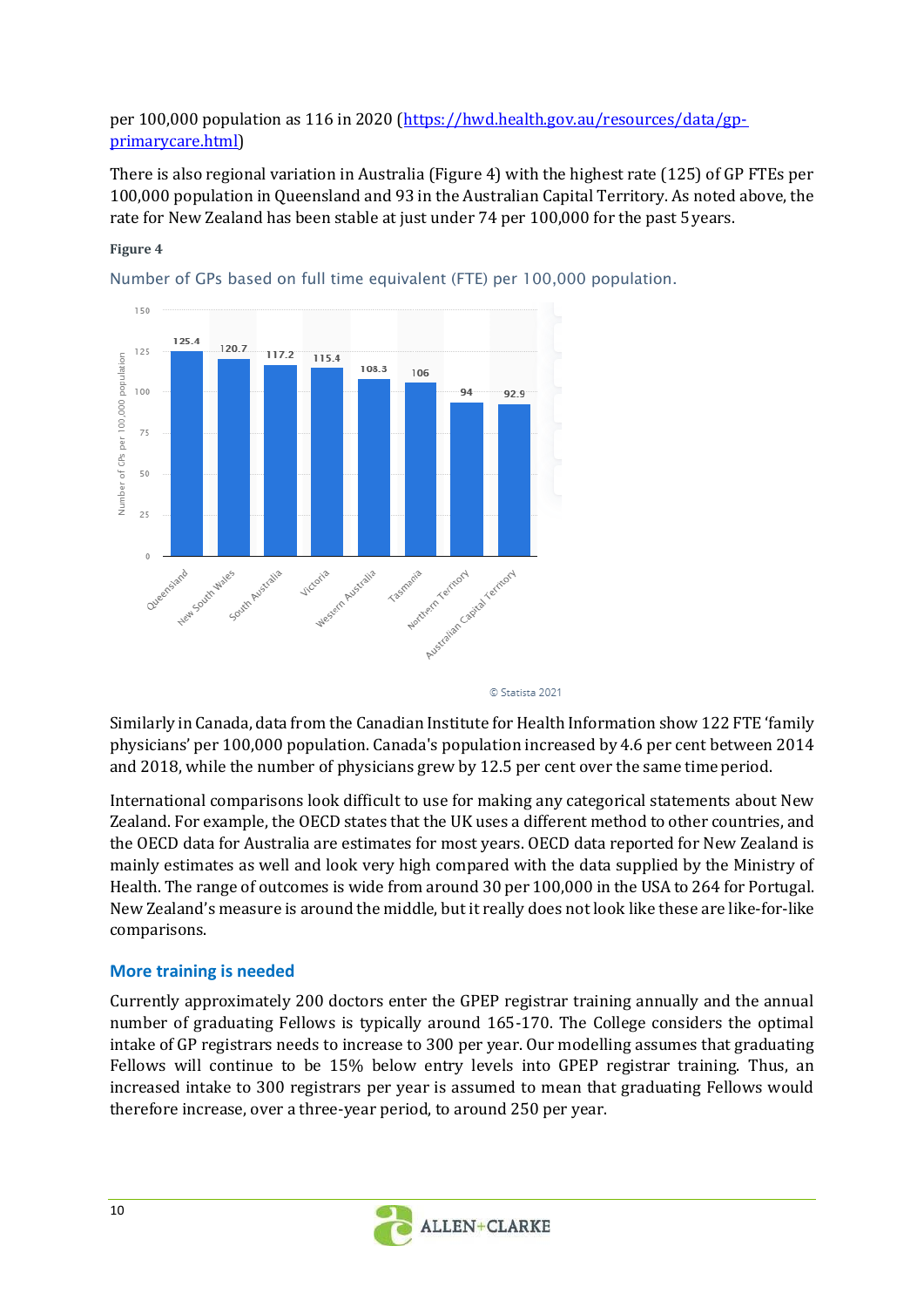If GP registrars entering training increased to 300 from 2023, then we would expect an increase in GP Fellows from 2026. By 2031, this 50% increase in GP training (from 200 to 300 registrars) would increase the expected number of GP Fellows practicing in 2031 from 3,940 to 4,380 (see [Figure](#page-14-2) ). The impact of a 25% increase in registrars (i.e., increasing the annual intake to 250) is also illustrated and would be expected to increase GP Fellows to 4,160 by 2031. However, we will demonstrate below that training rates below the College's 300 per year recommendation is likely to be associated with high risks of New Zealand not having the capacity to meet the growing demand for GP services.



<span id="page-14-2"></span>

# <span id="page-14-0"></span>**Demand for GP services and unmet need**

The 2019/20 New Zealand Health Survey (discussed in more detail in Appendix 1) indicates that 17% of children and 22% of adults reported that they were unable to obtain an appointment at their usual medical centre within 24 hours at least once during the previous 12 months. Extrapolating to population levels this would imply that a population equivalent to 1 million people reported that they were unable to obtain an appointment at their usual medical centre within 24 hours, at least once during the previous 12 months. Assuming that a FTE GP sees on average 23 patients per day, this implies that there is a shortage of at least 43,390 GP days. Working off a 230-day full time year, this would imply a current shortage of 188 GPs. This estimate of the current shortage is not reflective of the actual higher shortfall as the estimate is based on the number of people reporting a lack of access to their GP but does not account for the frequency of this happening.

#### <span id="page-14-1"></span>**Ethnic inequity in demand for GP services**

The 2019/20 NZHS survey's results show the unmet need varies across ethnicity group. Māori adults aged 15 years and over had the highest prevalence (29.2%) of being unable to get an appointment at their usual medical centre within 24 hours, which is equivalent to an estimated 140,000 Māori adults. A fifth of Pacific adults (19.6%) had the same experience in the past 12 months, which is equivalent to an estimated 50,000 Pacific adults. Māori adults were significantly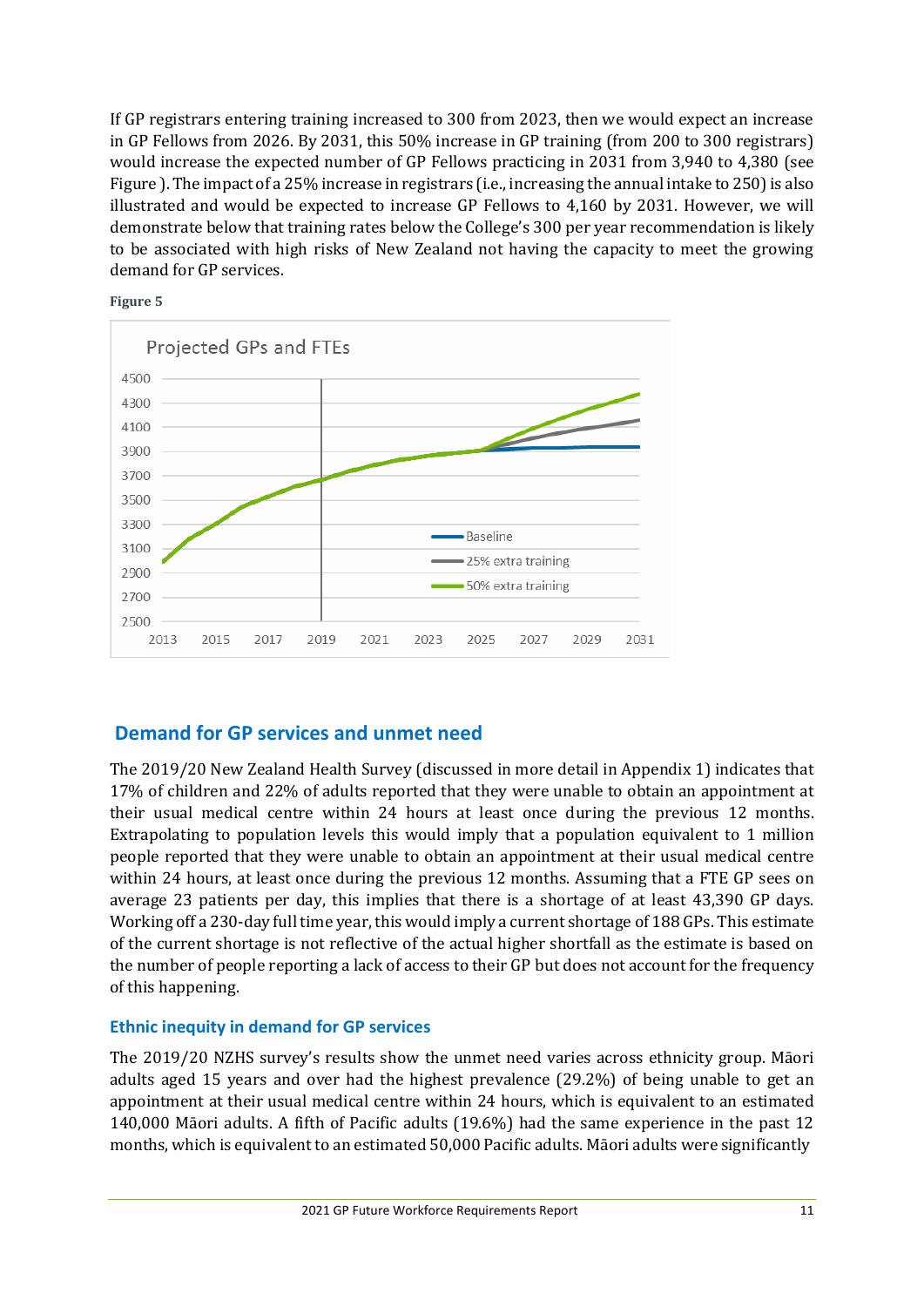(1.4 times) more likely to experience the inability to get an appointment compared with non-Māori adults, after adjusting for age and gender differences. Both Māori and Pacific children were significantly more likely to be unable to get an appointment compared with non-Māori and non-Pacific children. The time-series results indicate the prevalence of being unable to get an appointment within 24 hours among Māori and Pacific adults has increased steadily year-on-year since 2014/15. In addition, the inequity in demand for GP services among Māori adults has become worse in the past five years.

## **Population growth and increasing complexity of needs**

Moving forward there are concerns that the complexity of dealing with public health needs associated with an ageing population, increased burden of non-communicable diseases (e.g., diabetes, and heart failure), and increasing demand for mental health services are contributing to the growing intensity of demand for GP services, as described in the 2020 GP WorkforceSurvey.

Matching GP growth to population growth is not enough, it also has to match the hours that GPs are available and an increasing proportion of the population that have increasingly higher needs. The greater complexity of the issues faced by high needs patients means that there are likely to be benefits from continuity of care by Specialist GPs. High needs patients require substantially increased treatment time. The report 'Workforce and Resources for Future General Practice' (2019) assessed that while 5.5 GPs are required for 10,000 general need patients, 7.9 GPs per 10,000 are required to treat high needs patients.

To investigate the potential magnitude of changes in the needs of patients for the demand for GP services we develop a very simple "rule of thumb" model based on expected demographic changes and the general/high needs patient requirements identified in 'Workforce and Resources for Future General Practice' (2019). To operationalise these rules of thumb we have defined "high needs" as relating to the population aged 0-4 and over 64, to investigate the "excess capacity" of GPs under different population projection and GP training scenarios. This assumption is obviously a gross simplification but is used here in an attempt to capture potential demographic pressures on the demand for GP services relating to the greater likelihood of more intense medical requirements at young and older ages. Figure 6 presents the results of this analysis based on subtracting the baseline projection of fulltime equivalent GPs from the demand for GPs implied by applying the general/high needs rules of thumbs to the population make up of different Statistics New Zealand population projection scenarios3. We recognise that this simple model does not take into account evidence of a significant increase of younger populations and Māori and Pasifika young peoplewith complex health needs, including long term conditions and mental health issues.

This model suggests that demand for GP services exceeded the supply of GPs by an amount equivalent to 62 FTE GPs in 2013; this recovered to a surplus equivalent to 148 FTE GPs by 2018 but is projected to fall to a shortfall of 177 by 2031 (using the 50 percentile population projections and assuming no change in training levels). Strong population growth, equivalentto Statistics New Zealand's 95 percentile scenario could imply a shortfall of GPs equivalent to 400 FTEs.

Of course, this is just a simple "rule of thumb" model, so using the expressions "surplus" and "spare capacity" may be misleading as it is debatable if there is actually any spare capacity in general

<sup>3</sup>We accept that this approach represents a gross simplification on factors influencing the demand for GP services, ignoring many factors underpinning increases in the complexity of patient needs. In its favour it provides a relatively simple way of exploring the way that known demographic changes (population ageing) are potentially going to impact on the demand for GP services.

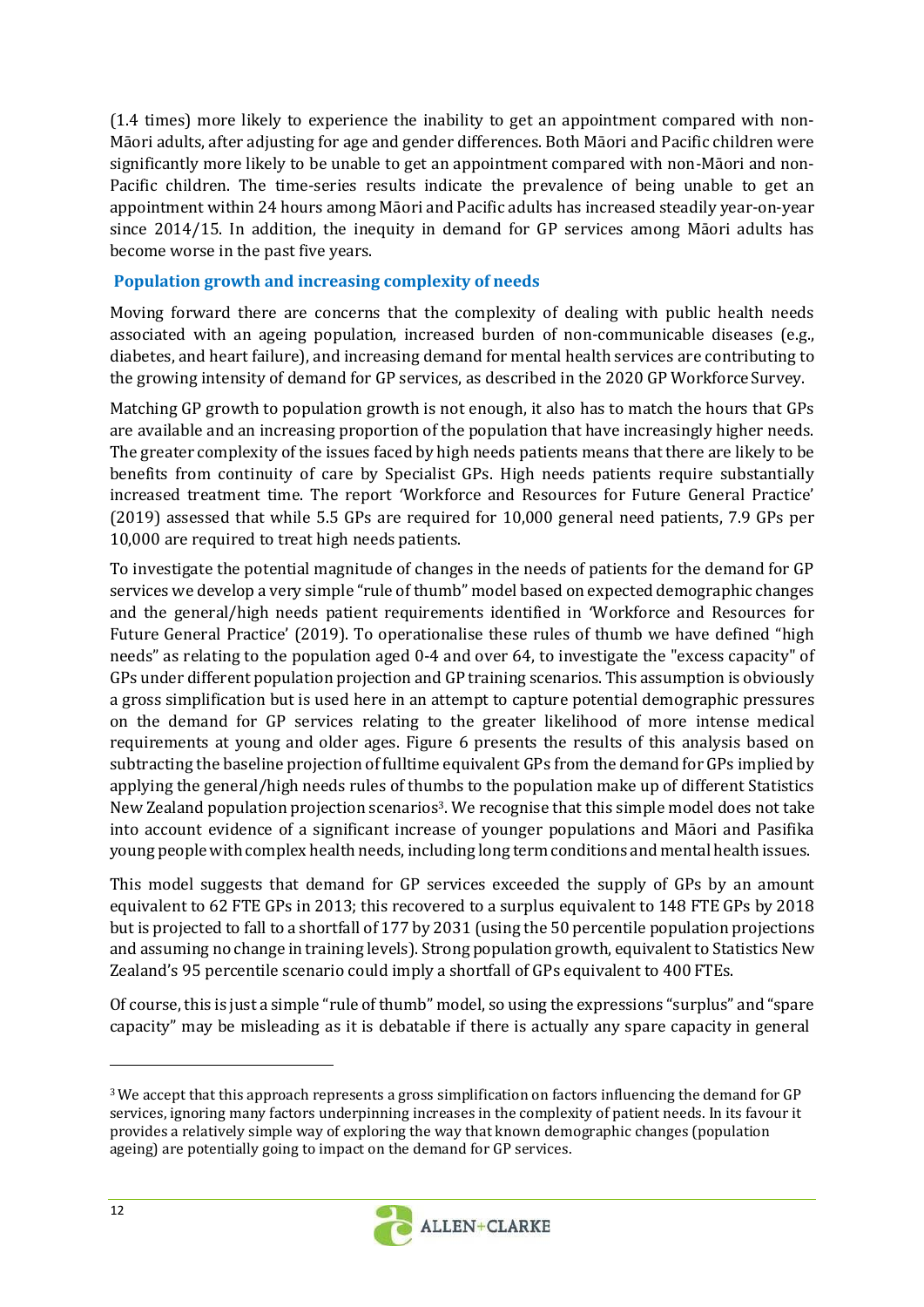practice at present. If we take the evidence from the New Zealand Health Survey discussed above, there could be at present a shortfall of around 200 GPs. The implication of this is that the rule of thumb approach potentially understates GP requirements by about 300. In which case the 50 percentile population projections would be consistent with a shortfall of 500 FTE GPs by 2031 (assuming no change in training rates).



**Figure 6**

[Figure](#page-17-1) 7 presents the "rule of thumb" assessment of increasing the GP training intake from 2023 to the Statistics New Zealand 50 percentile population scenario. As stated above, the rule of thumb model is not sufficiently robust to provide an accurate assessment of the extent that GP numbers match the demand for GP services, but we think that there is information in the direction of travel. This indicates that increasing the training intake to 250 registrars by 2023 would potentially be sufficient to slow the pace at which the demand for GP services is outstripping GPs ability to supply these services. An increase in the training intake to 300 per year from 2023 is likely to be a more robust response to the supply shortfall risk, with our modelling indicating that this would be sufficient to reverse a projected shortfall of 177 FTE GPs by 2031 to a "surplus" of 180 by 2031.

**This would suggestthatincreasing training intake to 300 per year is potentially a minimum requirement for the profession to be able to meet the demand for general practice services in the 2030s.**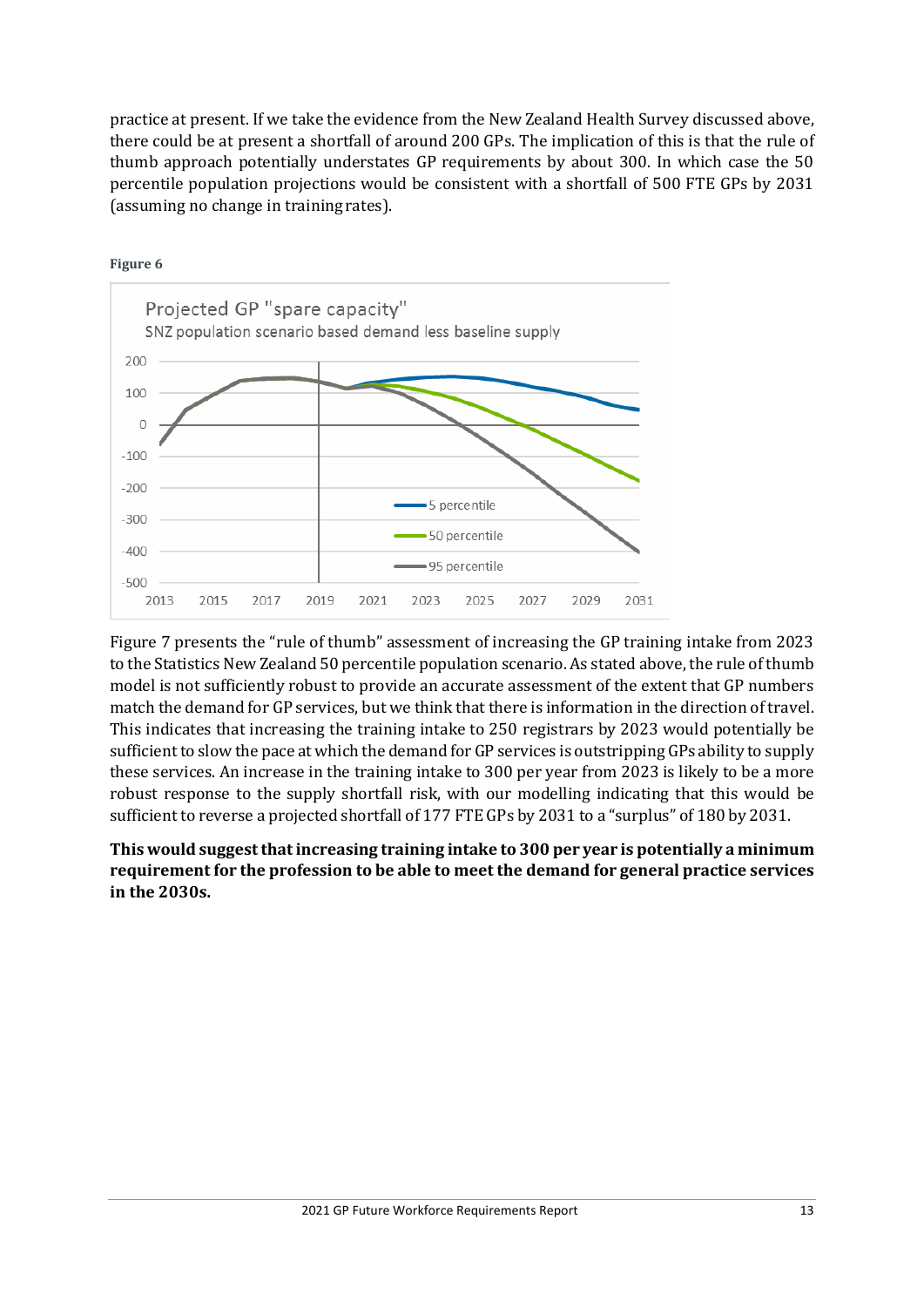#### <span id="page-17-1"></span>**Figure 7**



# <span id="page-17-0"></span>**Economics of increasing GP training**

So, what is the economics of undertaking extra GP training? A US study (Basu et al. 2019) suggests that counties with higher GP densities have lower age adjusted mortality rates than counties with low GP densities. In particular, 10 extra GPs per 100,000 population reduces the probability of cancer, respiratory and cardiovascular deaths by around 1%. We assess that increasing GP training levels by 100 per year is likely to increase the GP density per 100,000 in New Zealand by 6.5 relative to the baseline projection. Based on Institute for Health Metrics and Evaluation data (see [https://vizhub.healthdata.org/gbd-compare/\)](https://vizhub.healthdata.org/gbd-compare/) such a risk reduction would reduce deaths from cancers, respiratory and cardiovascular illnesses by around 30 per year. Using the Treasury recommended value of Statistical life of \$4.56m, implies the value to society from such mortality reductions would be around \$150m per year (with low and high valuations ranging \$100m to \$200m based on confidence levels on the impact of GPs on mortality and estimates of the health importance of these illnesses).

From a cost basis, we assume that the increase in training begins at the GPEP year 1 level, with an extra 100 training in 2023 resulting an increase of 85 GP Fellows in 2026 (allowing for apparent historical attrition rates). The fiscal costs of this extra training include the payment of salaries for year 1 GPEP1 placements as well as training and administrative costs of delivery of the GPEP three year programme through the College. This is likely to have a fiscal cost of \$10.4m per year, assumed to begin in 2023.<sup>4</sup>

<sup>4</sup>Our calculations are made on the basis that the alternative to extra training of GPs would be training in other specialties. So, no allowance has been made here for increases in medical school enrolments and graduate numbers.

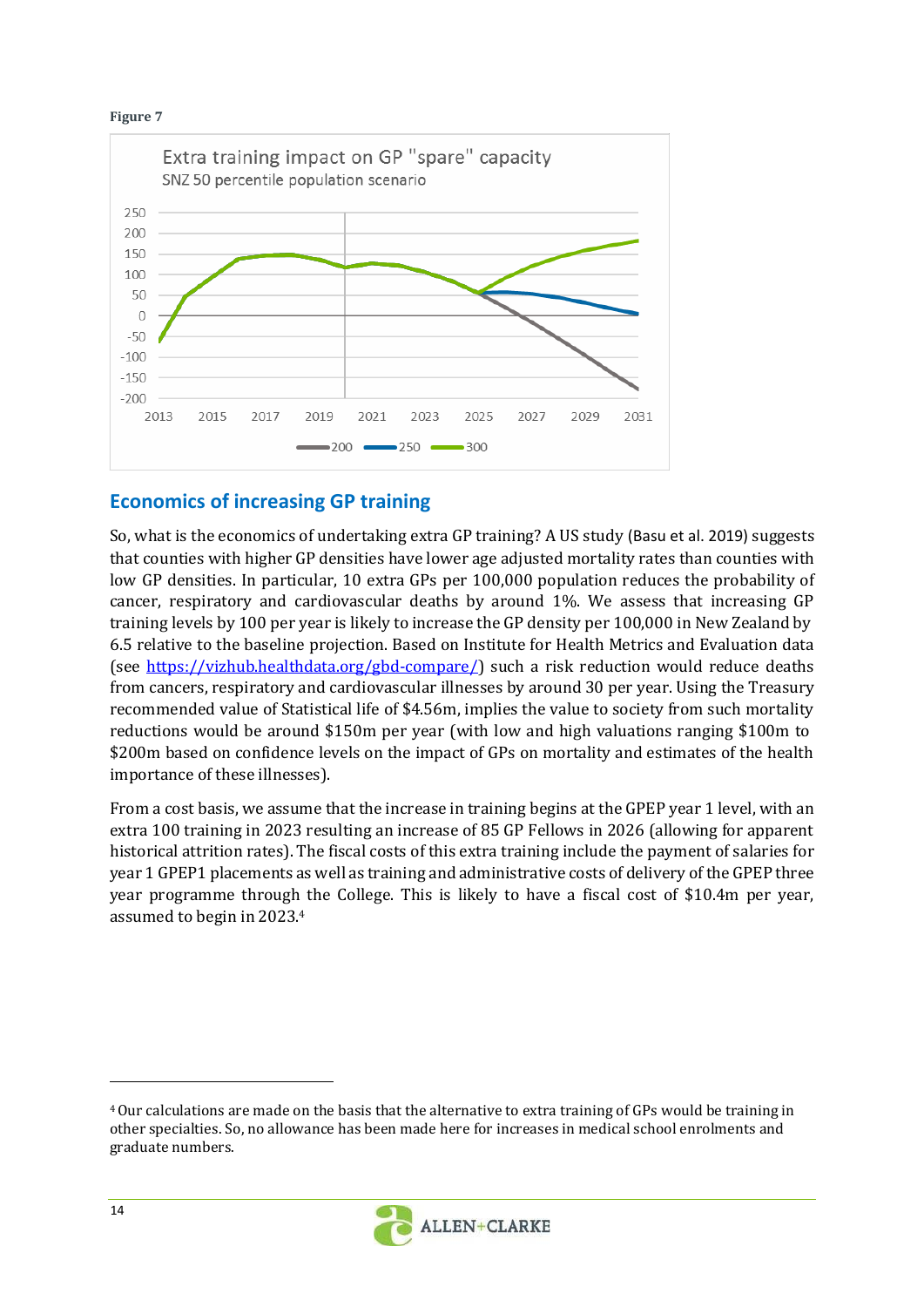**Table 1: Cost assumptions underpinning training cost calculations**

| <b>Cost Assumptions</b>                           |          |
|---------------------------------------------------|----------|
| Average unsubsidised GP consultation fee          | \$73     |
| Locum half day fee                                | \$518    |
| GPEP1 pro rata annual posting payment from RNZCGP | \$12,300 |
| Average weekly salaries for GPEP                  | \$3,100  |

Practices face additional opportunity costs relating to the time spent by Fellows providing training and mentoring, and the potential profit losses for practices from hiring locums (who would see more patients in the same time as registrars). Partially offsetting these costs will be the income earned by registrars. Our estimates are based on the activity levels identified in the 2016 Powell Consulting report, *Evaluation of the Practice's role in teachingmedicalstudents, interns and general practice registrars.* Values have been updated to 2021 levels based on information provided by RNZCGP or by allowing for health sector specific inflationary pressures since 2016. These calculations account for:

- The opportunity cost of teaching time provided by hosting GPs
- The additional profit that practices could make if they hired a locum rather than trained a registrar
- But subtract the income that training registrars will potentially earn for the practice from treating patients, net of salary payments expected to be paid for year 2 and 3 registrars by the practice.

From 2026 these annual opportunity costs for practices are estimated to stabilise at \$21m per year in 2021 prices.

Using a 5% discount rate with training costs beginning in 2023 and benefits beginning from 2026, we present an assessment of the social return from investing in the proposal to increase the intake of GP trainees from 200 to 300 per year (see [Table 2\)](#page-18-0). The costs include fiscal costs and practice opportunity costs, with a total present value estimate of \$191m. The valuation of benefits depends on assumptions about the impact of GPs on mortality rates and the relative health impacts of these illnesses, with the present value of these health benefits estimated to range from \$529m to \$992m, with a central estimate of \$761m. Subtracting the training costs (\$191m) yields the net benefit estimates, which range from \$338m to \$800m, with a central estimate of\$570m.

<span id="page-18-0"></span>**Table 2: Cost-benefit assessment of increasing the annual GP training intake from 200 to 300**

|                           | <b>Present Value</b> |
|---------------------------|----------------------|
| <b>Training costs</b>     | (Sm)                 |
| Fiscal cost               | 70.1                 |
| Practice opportunity cost | 121.3                |
| Total cost                | 191.4                |

|                              | <b>Present Value</b> | <b>Net benefits</b> | <b>Benefit cost</b> |
|------------------------------|----------------------|---------------------|---------------------|
| Valuation of health benefits | (\$m)                | (\$m)               | ratios              |
| Low                          | 529.4                | 337.9               | 2.8                 |
| Central                      | 761.1                | 569.7               | 4.0                 |
| High                         | 992.0                | 800.6               | 5.2                 |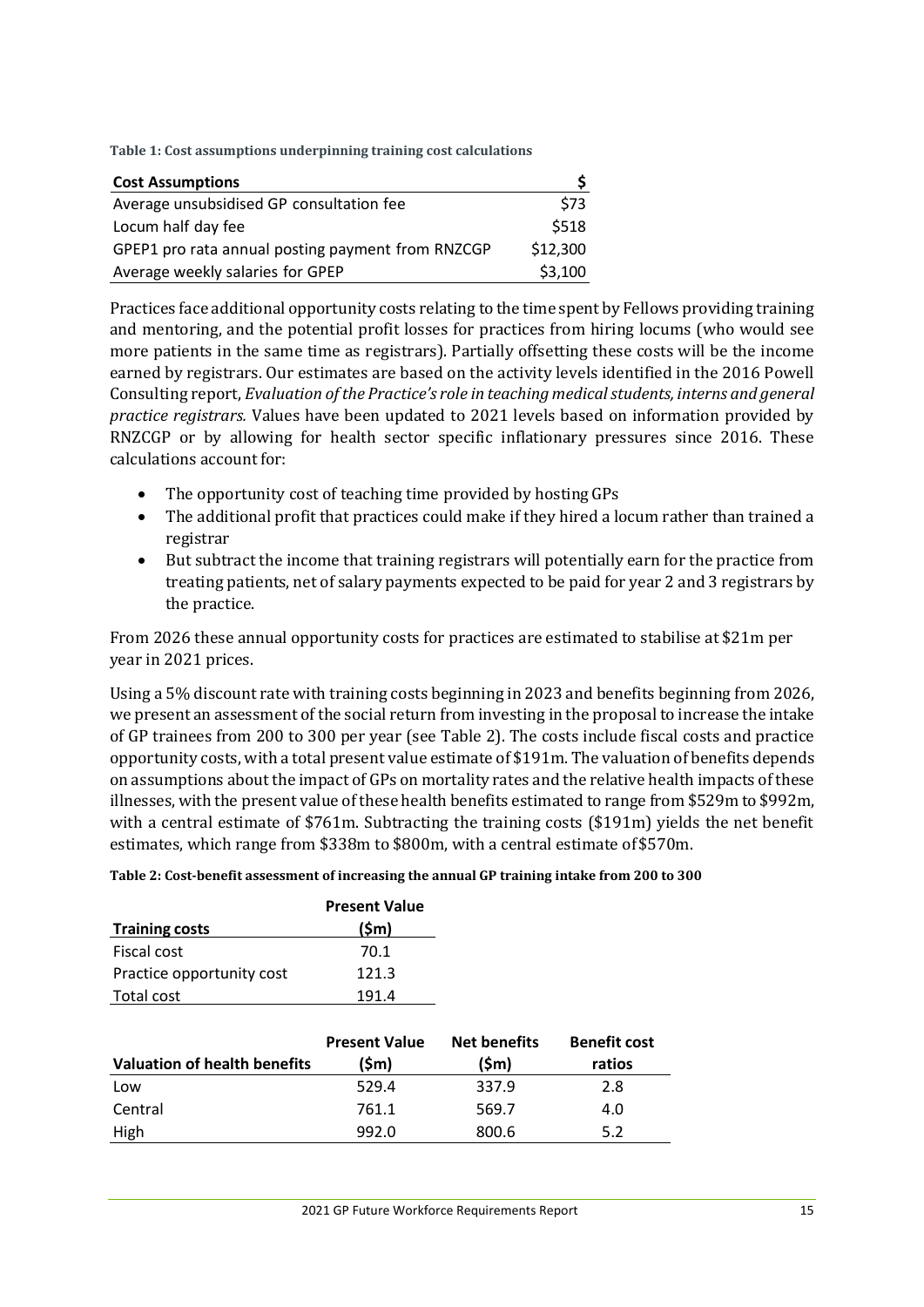With a central benefit cost ratio of 4.0 (ranging from 2.8 to 5.2), this initial, high-level assessment, would suggest that there is potential for strong social returns from public investment in the expansion of training of GPs. Conversely our analysis suggests that without an expansion in training levels there are strong risks of a substantial shortfall in public access to general practice services. **The potential is that the social costs resulting from this shortfall will outweigh fiscal "savings" from not funding this training.**

There remain issues with respect to the adequate funding of GP training. To train a further 100 GPs a minimum of a further 100 General Practices will be required to agree to taking on the training of a first-year registrar.Do the current training arrangements provide the right incentives to attract the extra registrars and the practices required to host their postings? As Powell Consulting (2016) demonstrated hosting GPEP registrars impose significant opportunity costs on hosting practices. There are also pay equity issues relating to the 25% pay penalty registrars experience when choosing to train in general practice. The costs to society from a shortfall in GPs appear large enough to allow the government to offer appropriate incentives to encourage a sufficient number of registrars to train in general practice and a sufficient number of practices to host registrars.

There is a significant disparity in remuneration between GP registrars and other specialty registrars in hospital-based training settings. The difference is between \$90k vs \$120k making a real disincentive for attracting registrars to choose General Practice as a career path.

# <span id="page-19-0"></span>**OTHER WORKFORCE ISSUES**

# <span id="page-19-1"></span>**Influence of choice of general practice as a specialty**

Exposure to community medicine in the two PGY1 and PGY2 years is very limited. A greater level of exposure to community-based medicine in the early training years may make it better understood by medical graduates, and potentially more appealing as a career path. Currently the lack of exposure to general practice medicine in the PGY1 and PGY2 years is a fundamental barrier to attracting GP registrars.

DHB-based training is fully funded for the full specialist training period. This is not the case in general practice, which could be seen as a disincentive to pursue specialist training in general practice. Structural changes to the training regime for PGY1 and PGY2 could be made to allow (and financially support) training in communitymedicine.

It has been recognised that there is a lack of pay and conditions parity with other medical specialists. Martin Hefford (former CEO of Tu Ora/Compass Health, and deputy director of the Health and Disability Review Transition Unit) recently remarked in NZ Doctor, 'I think if we are going to be serious about refocusing the system on primary and community care, then we need to have parity in terms and conditions for the workforce.'

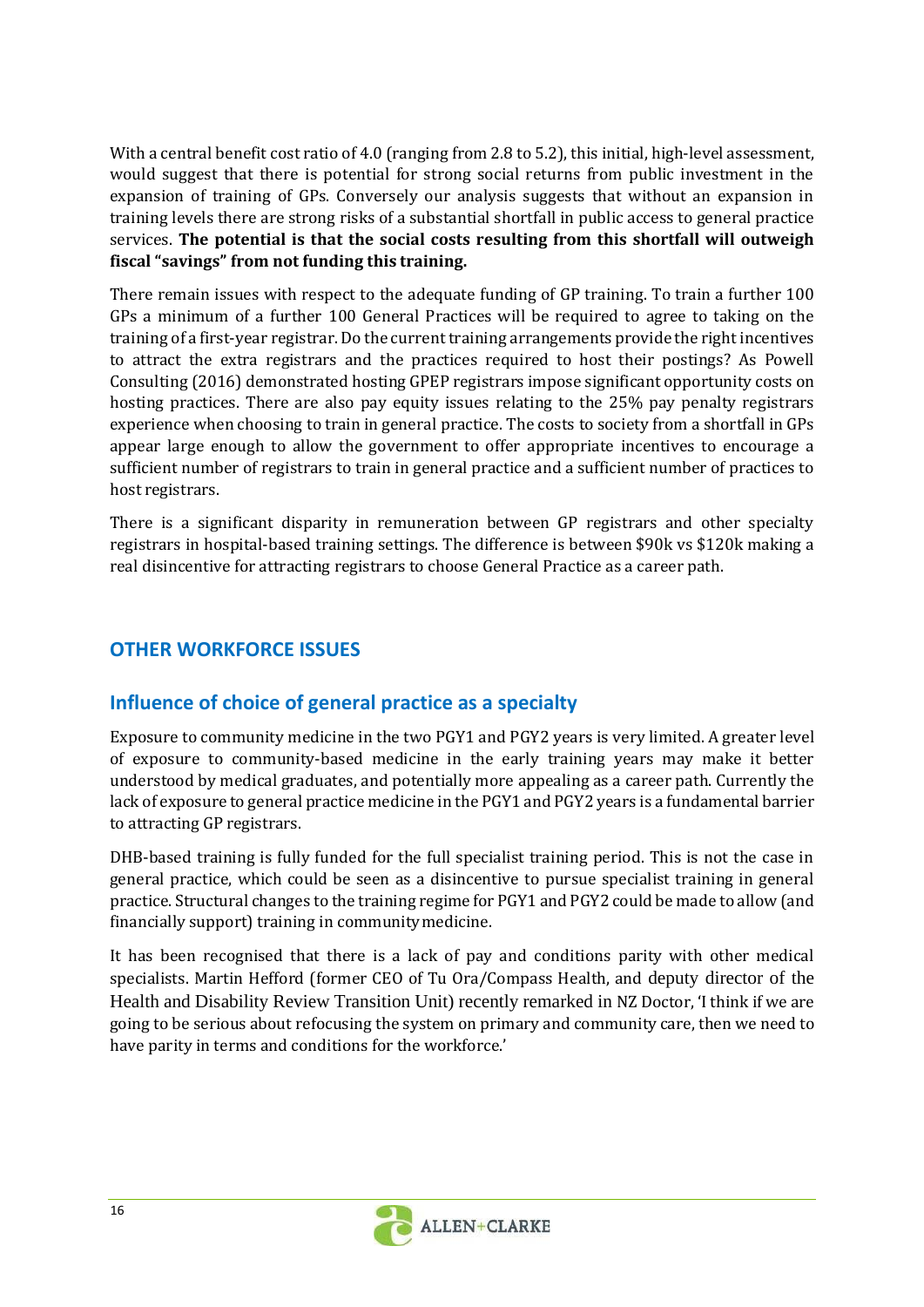## <span id="page-20-0"></span>**REFERENCES**

Basu, Sanjay, Seth A. Berkowitz, Robert L. Phillips, Asaf Bitton, Bruce E. Landon, and Russell S. Phillips. 2019. 'Association of Primary Care Physician Supply With Population Mortality in the United States, 2005-2015'. *JAMA Internal Medicine* 179 (4): 506–14. https://doi.org/10.1001/jamainternmed.2018.7624.

Jo, E (2021) "Health Workforce Models" Presentation, Ministry of Health

Powell Consulting (2016) *Evaluation of the Practice's role in teaching medical students, interns and general practice registrars,* report prepared for the Royal New Zealand College of General Practitioners

'Workforce and Resources for Future General Practice'. 2019. Discussion Paper. General Parctice NZ/NZ Health Care Networks. https:/[/www.nzdoctor.co.nz/sites/default/files/2019-](http://www.nzdoctor.co.nz/sites/default/files/2019-) 04/Workforce%20and%20resources%20for%20future%20general%20practice\_0.pdf.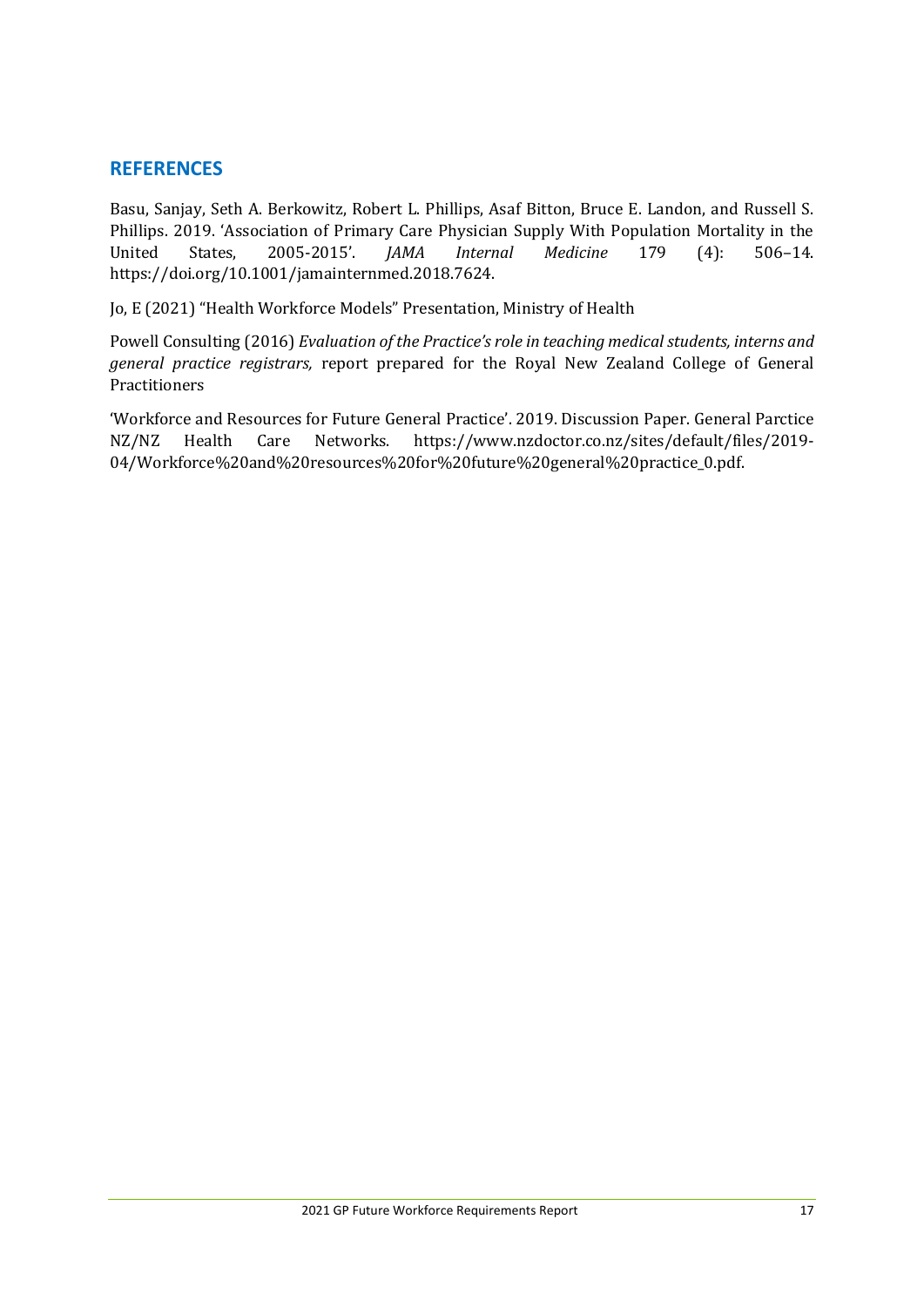# <span id="page-21-0"></span>**APPENDIX 1**

## **New Zealand Health Survey: Unmet need for primary health care**

Primary health care services such as general practices and medical centres are usually the patient's first contact with the health system. Good and easy access to primary care is crucial for vulnerable groups, including those who experience socioeconomic disadvantage5. The availability, coordination, and appropriateness of services and funding arrangements all influence how easily people can access the health and disability services they need<sup>6</sup>.

## **Definition**

The indicator presents the prevalence of New Zealanders' experiencing an unmet need for primary health care as investigated in the New Zealand Health Survey from 2011/12 to 2019/20. Unmet need for primary health indicator is defined as people who had experienced one or more of the following five barriers to accessing primary health care in the last 12 months:

- 1. Unmet need for a GP due to cost,
- 2. Unmet need for a GP due to lack of transport,
- 3. Unmet need for after-hours services due to cost,
- 4. Unmet need for after-hours services due to lack oftransport,
- 5. Inability to get an appointment(see a GP, nurse or other health care worker) at their usual medical centre within 24 hours.

#### **Time-series analysis**

In 2019/20, more than one-in-five New Zealand children aged 0 to 14 years (20.1%) and nearly one-in-three of New Zealand adults aged 15 years and over (30.8%) reported experiencing some form of unmet need for primary health care in the last 12 months (Figure 1), which is equivalent to an estimated 1,427,000 New Zealanders (194,000 children and 1,233,000 adults). Most people could access primary health care when they need to (i.e., they had not experienced any of the five barriers listed above). However, the time-series results indicate that the prevalence of experiencing one or more types of unmet need among adults aged 15 and over has increased over time. The prevalence of unmet need in 2019/20 (30.8%) was significantly7 higher than 2011/12 and 2014/15 (26.6% and 27.1% respectively), while the prevalence among children shows an increasing trend between 2011/12 and 2015/16, then declined and remained unchanged around 20.0% in the last four years. The main drive behind the increasing trend of the unmet need among adults will be investigated further in this report.

<sup>7</sup>Statistical significance is measured at the 5% significance level (that is, a p-value less than 0.05). Statistically significant differences between survey years ( $p < 0.05$ ) are reported. Before calculating pvalues, prevalence results are age-standardised to take into account changing age structures in the underlying populations over time.



<sup>5</sup>Hall JJ, Taylor R (2003) Health for all beyond 2000: the demise of the Alma-Ata Declaration and primary health care in developing countries. *Med J Aust* 178: 17-20.

<sup>6</sup> Neuwelt P, Matheson D, Arroll B, Dowell A, Winnard D, et al.(2009) Putting population health into practice through primary health care. *NZ Med J* 122:98-104.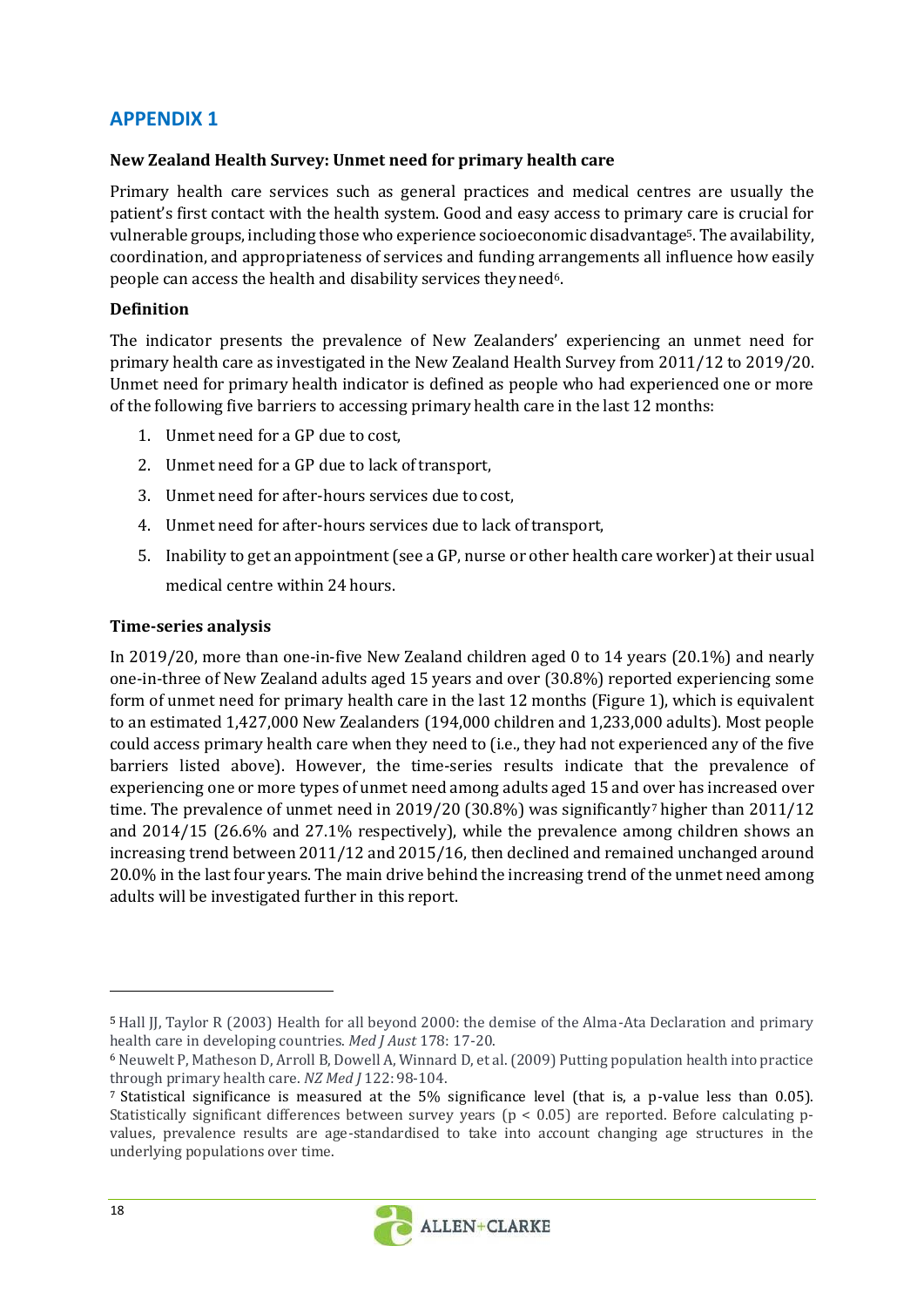

Figure 1. Unmet need for primary health care in the last 12 months, in children aged 0-14 years and adults aged 15+ years, 2011/12 to 2019/2020 (unadjusted prevalence8).

#### **Key findings from the Sub-group comparison analysis in 2019/20**

- Women were more likely to experience unmet need for primary health care than men, after adjusting for age difference. (Adjusted rate ratio: 1.49, 1.39-1.61).
- The prevalence of experiencing the unmet need for primary health care varies by age group (Figure 2). The highest prevalence of unmet need within the adult population in was found in adults aged 35–44 years. As for children, young children aged 0–4 years were more likely to experience unmet need (Figure 2).

<sup>8</sup>This figure presents unadjusted results; that is, the prevalence estimates reflect the actual percentage for the population in each time period. Data was collected for three-quarters of the survey year only. On 19 March 2020 the interviewing for the New Zealand Health Survey was suspended to reduce any risks of transmitting COVID-19 between interviewers and respondents. No adjustments or imputations have been done to account for the impact this has had on the 2019/20 data.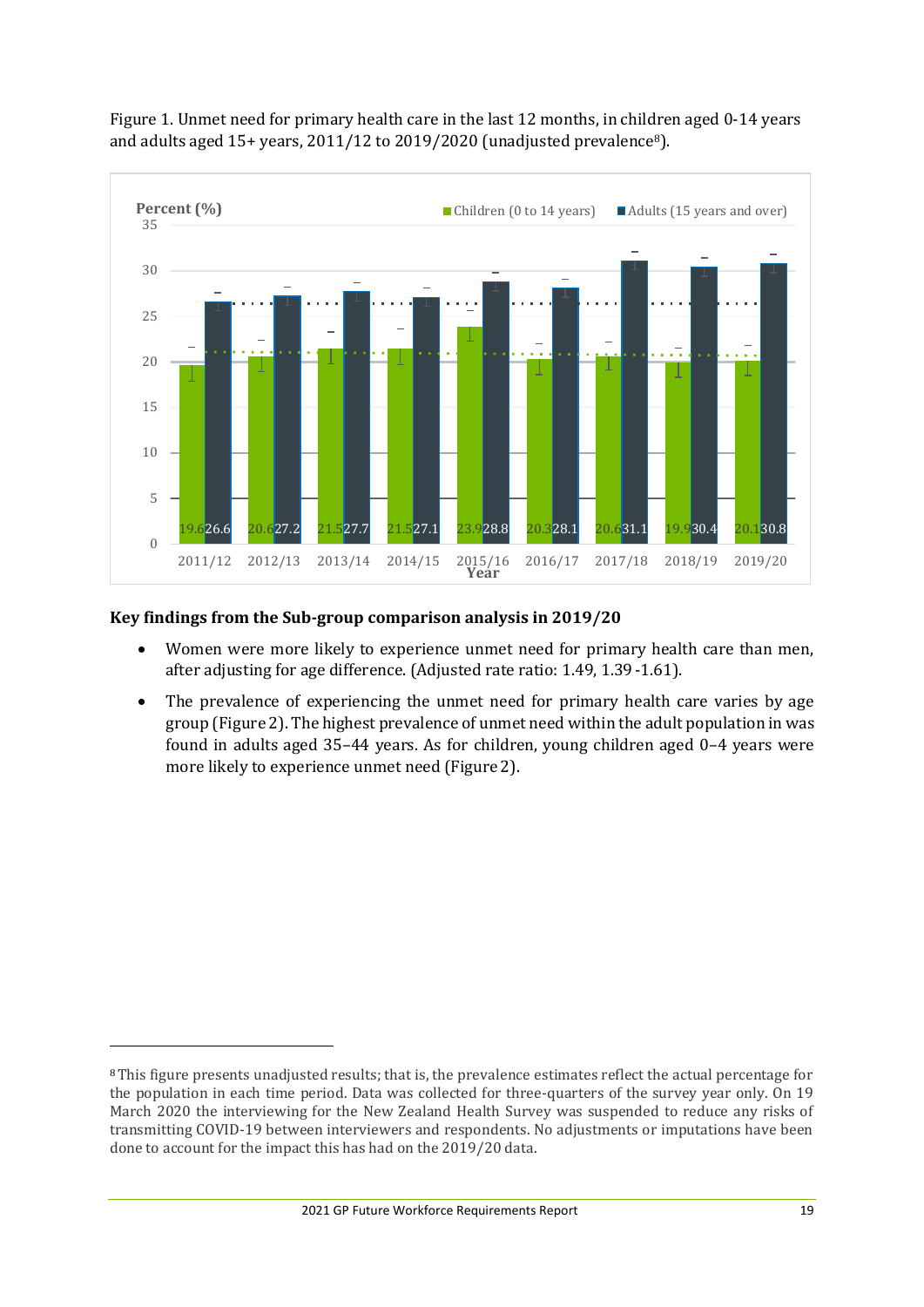

Figure 2. Unmet need for primary health care in the last 12 months, by age group, 2019/20 (unadjusted prevalence).

• The prevalence of unmet need for primary health care also varies by ethnic group (Table 1). Māori and Pacific people have had a greater prevalence of unmet need for primary health in the last 12 months.

Table 1. Unmet need for primary health in the last 12 months, by ethnic group, 2019/20 (unadjusted prevalence and estimated number of populations9).

| <b>Ethnic group</b><br>(total response) | Unmet need for primary health<br>(prevalence, 95% CI) |                  | <b>Estimated number of populations</b><br>affected |               |
|-----------------------------------------|-------------------------------------------------------|------------------|----------------------------------------------------|---------------|
|                                         | Children                                              | <b>Adults</b>    | Children                                           | <b>Adults</b> |
| Māori                                   | 24.0 (20.7-27.7)                                      | 42.5 (39.3-45.9) | 58,000                                             | 216,000       |
| Pacific                                 | 27.1 (22.4-32.4)                                      | 35.1 (30.2-40.2) | 35,000                                             | 92,000        |
| Asian                                   | $16.7(13.0 - 21.3)$                                   | 24.2 (21.2-27.5) | 29,000                                             | 141,000       |
| European/Other                          | 19.8 (17.8-21.9)                                      | 31.1 (29.8-32.5) | 135,000                                            | 945,000       |
| Total:                                  | 20.1 (18.5-21.8)                                      | 30.8 (29.6-32.0) |                                                    | 1,233,000     |

• Māori adults and children were more likely than non- Māori adults and children to have experienced unmet need for primary health care, after adjusting for gender and age differences (Table 2). In addition, Pacific children were more likely than non-Pacific children to have experienced this unmet need.

<sup>9</sup>Estimated numbers will add to more than the total due to 'total response' ethnic groups being used, where respondents are counted in every ethnic group they report.

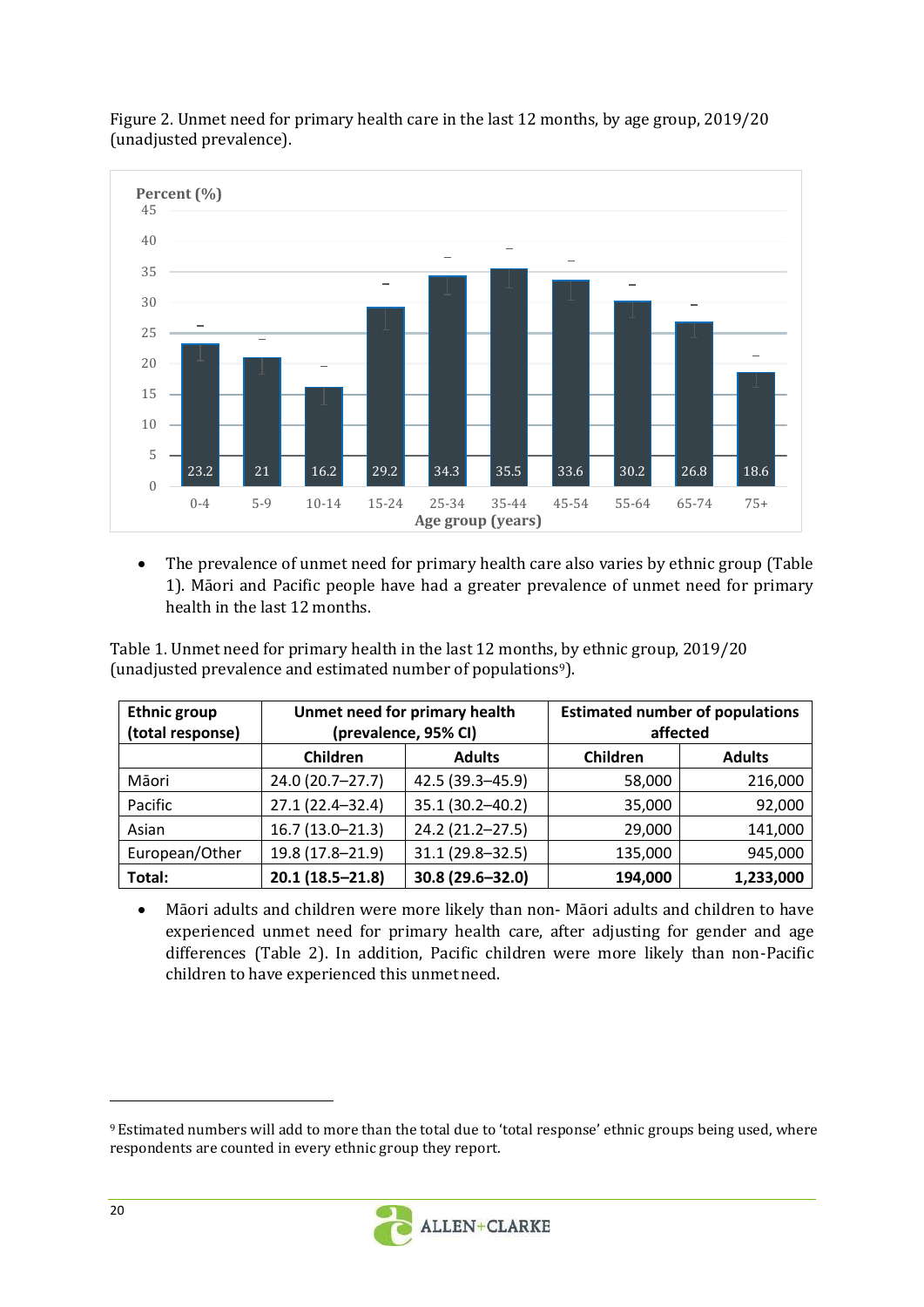| <b>Ethnic group</b><br>(total response) | Adjusted rate ratio, 95% CI. (Adjusted for gender and age<br>differences) |                     |  |
|-----------------------------------------|---------------------------------------------------------------------------|---------------------|--|
|                                         | Children                                                                  | <b>Adults</b>       |  |
| Māori vs. non-Māori                     | $1.27(1.01 - 1.58)*$                                                      | $1.43(1.30-1.56)$ * |  |
| Pacific vs. non-Pacific                 | $1.42$ (1.13-1.78)*                                                       | $1.10(0.95 - 1.27)$ |  |
| Asian vs. non-Asian                     | $0.77(0.59 - 1.00)$                                                       | $0.72(0.63 - 0.83)$ |  |

Table 2: Unmet need for primary health, by ethnic group, 2019/20 (adjusted rate ratio**<sup>10</sup>**).

• Children and adults living in the most socioeconomically deprived neighbourhoods were more likely than those living in the least deprived neighbourhoods to have experienced unmet need for primary health care in the last 12 months, after adjusting for age, gender, and ethnic group difference. More precisely, 23.3% of children and 38.0% of adults living in the most deprived areas had experienced this unmet need for primary health care (Figure 3).

Figure 3. Unmet need for primary health in the last 12 months, by NZDep2018 quintile, 2019/20 (unadjusted prevalence).



Nearly one-half of disabled adults<sup>11</sup> (47.0%) had experienced unmet need for primary health care in the last 12 months. This is equivalent to an estimated 149,000 people. After adjusting by age

<sup>10</sup> An asterisk (\*) indicates a statistically significant ratio. A ratio higher than 1.0 indicates the prevalence is higher in the group of interest than in the comparisongroup.

<sup>&</sup>lt;sup>11</sup> Disabled people are those who have at least a lot of difficulty seeing or hearing (even with glasses or hearing aids), walking or climbing stairs, remembering or concentrating, self-care, or communicating, as measured by [the Washington Group Short Set.](https://www.washingtongroup-disability.com/)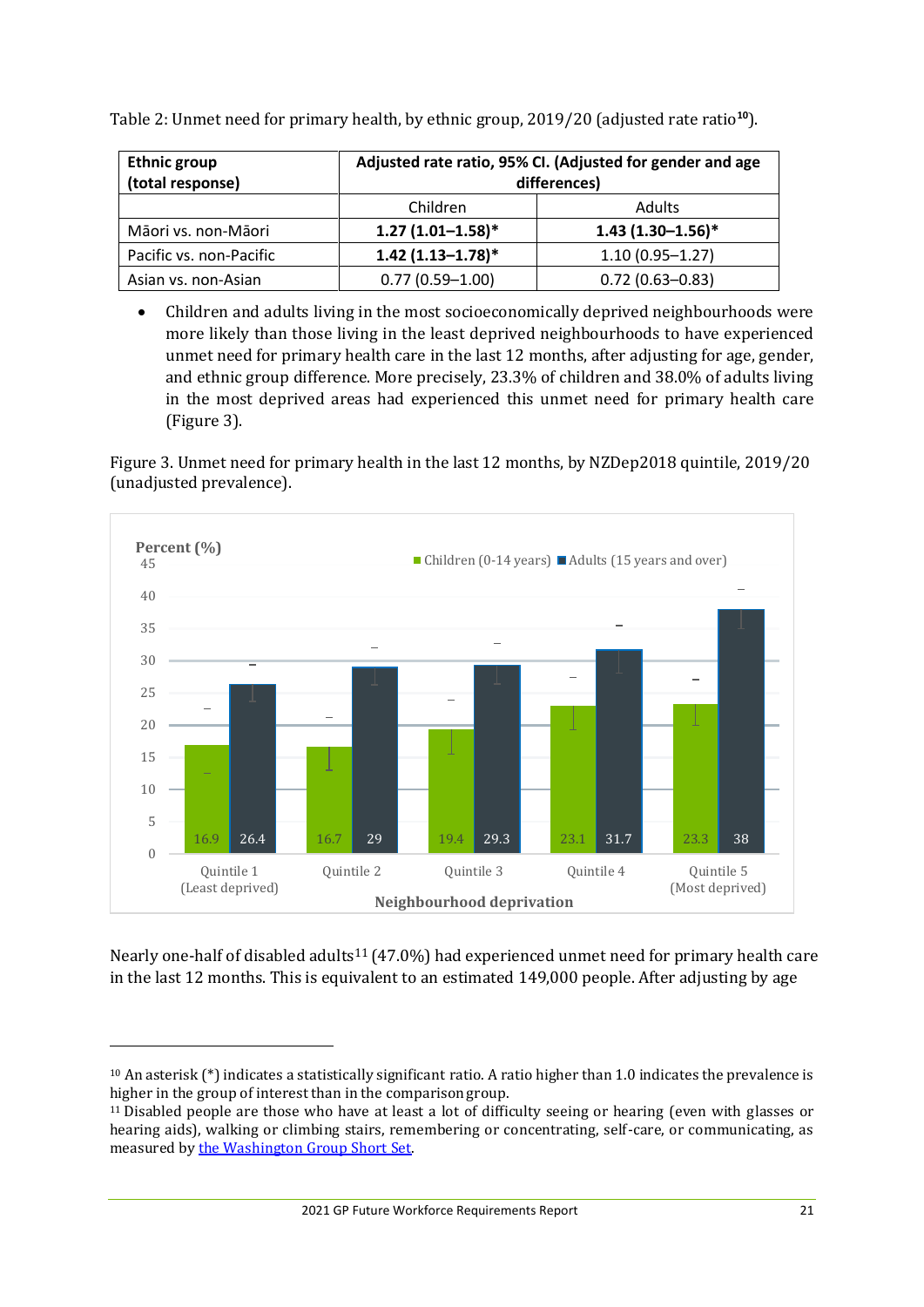and gender difference, disabled adults were 1.8 times more likely than non-disabled adults to experience the unmet need for primary health.

## **Most common reasons for experiencing the unmet need for primary health**

In 2019/20, the most common reasons for experiencing the unmet need for primary health care were: being unable to get an appointment at their usual medical centre within 24 hours (21.9%), the cost of GP services (13.3%) and the cost of after-hours medical centres (6.1%) (Table 3).

Table 3. The reasons for experiencing the unmet need for primary health, 2019/20 (unadjusted prevalence and estimated number of populations<sup>12</sup>).

|                                                            | Unmet need (prevalence, 95% CI) |                | Estimated number of<br>populations affected |         |
|------------------------------------------------------------|---------------------------------|----------------|---------------------------------------------|---------|
|                                                            | Children                        | Adults         | Children                                    | Adults  |
| Inability to get an<br>appointment at their usual          |                                 |                |                                             |         |
| medical centre within 24                                   | $17.1(15.5 -$                   | $21.9(20.8 -$  |                                             |         |
| hours                                                      | 18.9                            | 23.1)          | 162,000                                     | 836,000 |
|                                                            |                                 | 13.3 (12.4-    |                                             |         |
| The cost of GP services                                    | $1.6(1.0-2.6)$                  | 14.3)          | 16,000                                      | 535,000 |
| The cost of after-hours                                    |                                 |                |                                             |         |
| medical centres                                            | $1.6(1.1-2.3)$                  | $6.1(5.5-6.8)$ | 16,000                                      | 246,000 |
| Lack of transport to access GP                             |                                 |                |                                             |         |
| service                                                    | $1.6(1.1-2.2)$                  | $2.7(2.3-3.1)$ | 15,000                                      | 108,000 |
| Lack of transport to visit after-<br>hours medical centres | $1.0(0.6-1.5)$                  | $1.0(0.8-1.3)$ | 9,000                                       | 40,000  |

Let's investigate the time-series prevalence results of the five barriers of the unmet need for primary health care individually. We can find that unlike the other four barriers, which have remained unchanged or decreased slightly over time, the prevalence of the most common reason - inability to get an appointment at the usual medical centre within 24 hours has increased significantly over time (Figure 4). This is also the main drive behind the increasing trend of the indicator - unmet need for primary health care among adults.

## **Inability to get an appointment at the usual medical centre within 24 hours**

Timely access to care when it is needed is an important dimension of the quality of health care.

Unable to get an appointment at the usual medical centre within 24 hours is defined for children 0 to 14 years old or adults aged 15 years and over as having wanted to see a GP, nurse, or other health care worker at their usual medical centre within the next 24 hours but being unable to get an appointment, in the past 12 months.

 $12$  Estimated numbers will add to more than the total due to 'total response' ethnic groups being used, where respondents are counted in every ethnic group they report.

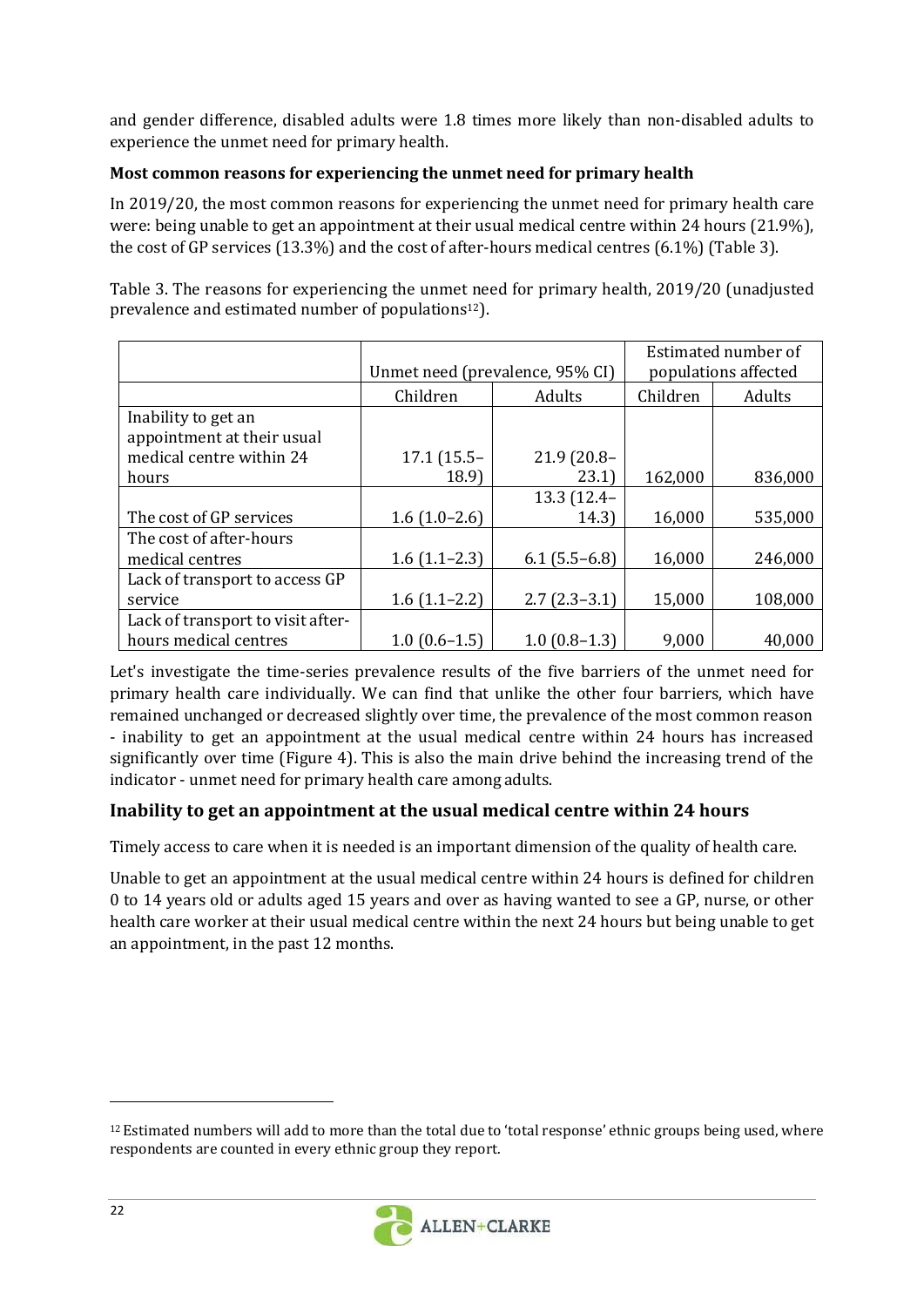

Figure 4. The prevalence of unable to get an appointment at the usual medical centre within 24 hours in the past 12 months (unadjusted prevalence).

#### **Time-series analysis**

In 2019/20, an estimate of 836,000 adults (21.9%) and a further 162,000 children aged 0-14 years (17.1%) reported experiencing inability to get an appointment at the usual medical centre within 24 hours in the last 12 months (Table 3). The time-series results indicate the prevalence of unable to get an appointment within 24 hours among both adults and children has increased steadily year-on-year since 2011/12 (Figure 4).

#### **Key findings from the sub-group comparison analysis in 2019/20**

The following subgroups are significantly more likely to experience inability to get an appointment at the usual medical centre within 24 hours in 2019/20:

- Women (26.2%) were more likely to have been unable to get an appointment at their usual medical centre than men (17.2%), after adjusting for age difference. (Adjusted rate ratio: 1.53, 1.39-1.69).
- The prevalence of being unable to get an appointment at the usual medical centre varies by age group (Figure 5). Similar to the main unmet need for primary health care indicator, within the adult population in 2019/20, the highest prevalence of unmet need was found in adults aged 35–44 years (26.2%). As for children, young children aged 0–4 years (20%) were more likely to experience unmet need (Figure5).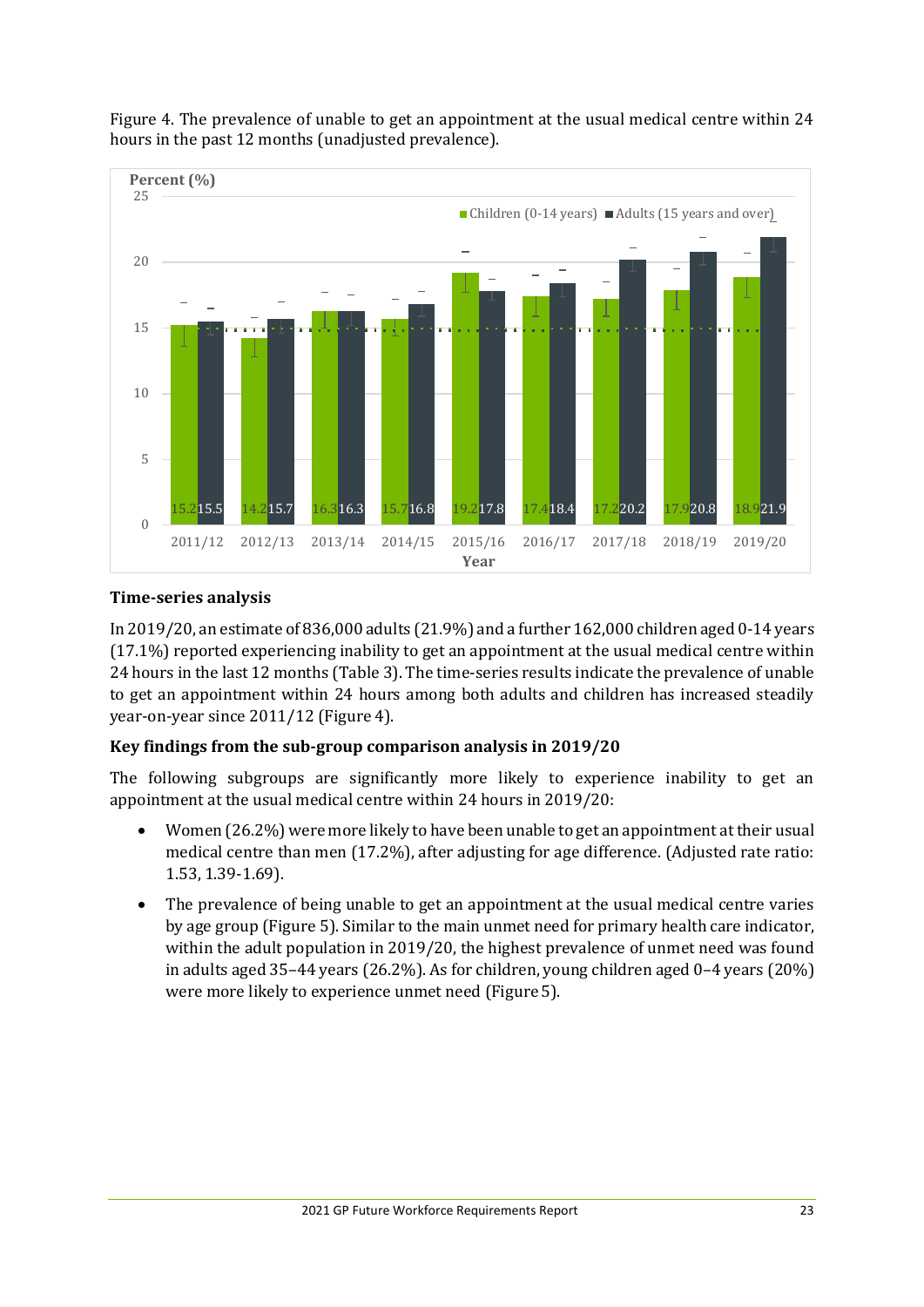

Figure 5. Inability to get an appointment at the usual medical centre within 24 hours, by age group, 2019/20 (unadjusted prevalence).

• Māori adults (29.2%) had the highest prevalence of being unable to get an appointment at their usual medical centre within 24 hours. Māori adults were 1.4 times more likely to be unable to get an appointment compared with non-Māori adults, after adjusting for age and gender differences. (Table 4).

Table 4. Inability to get an appointment at the usual medical centre within 24 hours, by ethnic group, 2019/20 (unadjusted prevalence and estimated number of populations).

| Ethnic group     | Unmet need for primary health<br>(prevalence, 95% CI) |                     | Estimated number of  |         |
|------------------|-------------------------------------------------------|---------------------|----------------------|---------|
| (total response) |                                                       |                     | populations affected |         |
|                  | Children                                              | Adults              | Children             | Adults  |
| Māori            | 20.7 (17.6-24.2)                                      | 29.2 (26.3-32.4)    | 49,000               | 140,000 |
| Pacific          | 22.3 (17.5-28.0)                                      | 19.6 (15.8-23.9)    | 28,000               | 50,000  |
| Asian            | 13.9 (10.4-18.3)                                      | $16.1(13.3 - 19.4)$ | 23,000               | 84,000  |
| European/Other   | $16.9(15.0-19.1)$                                     | 22.9 (21.6-24.2)    | 114,000              | 669,000 |
| Total:           | $17.1(15.5 - 18.9)$                                   | 21.9 (20.8-23.1)    |                      | 836,000 |

- Māori and Pacific children were more likely to be unable to get an appointment at their usual medical centre compared with non-Māori and non-Pacific children, after adjusting for age and gender differences (Table 5).
- The time-series results indicate the prevalence of being unable to get an appointment within 24 hours among Māori and Pacific adults has increased steadily year-on-year since 2014/15 (Figure 6).

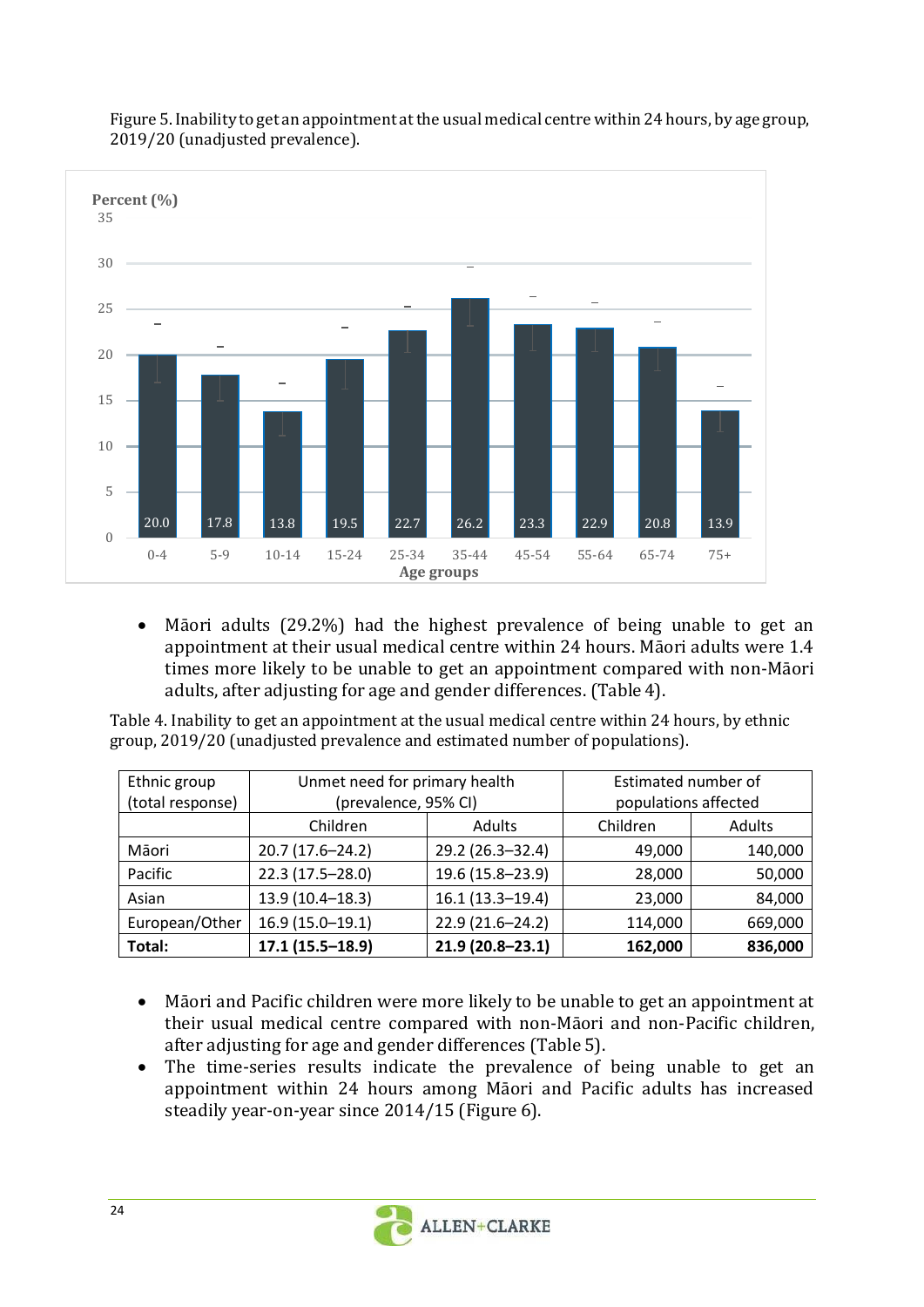

Figure 6. The prevalence of being unable to get an appointment at the usual medical centre within 24 hours in the past 12 months, by age group, 2014/15 to 2019/2020 (unadjusted prevalence).

Table 5. Inability to get an appointment at the usual medical centre within 24 hours, by ethnic group, 2019/20 (adjusted rate ratio).

|                               | Adjusted rate ratio, 95% CI. (Adjusted for gender and |                      |  |
|-------------------------------|-------------------------------------------------------|----------------------|--|
| Ethnic group (total response) | age differences)                                      |                      |  |
|                               | Children                                              | Adults               |  |
| Māori vs. non-Māori           | $1.28(1.02 - 1.62)^*$                                 | $1.39(1.24 - 1.55)*$ |  |
| Pacific vs. non-Pacific       | $1.36(1.03 - 1.79)^*$                                 | $0.86(0.70 - 1.07)$  |  |
| Asian vs. non-Asian           | $0.74(0.56 - 0.99)*$                                  | $0.69(0.56 - 0.84)$  |  |

- Adults living in the most socioeconomically deprived neighbourhoods (25.6%) were 1.3 times more likely to be unable to get an appointment at their usual medical centre compared with those adults living in the least deprived neighbourhoods (20.6%), after adjusting for age, gender, and ethnic differences (Adjusted rate ratio: 1.29,1.04-1.58).
- Disabled adults (32.3%) were 1.7 times more likely to be unable to get an appointment at their usual medical centre compared with non-disabled adults (21.0%), after adjusting by age and gender differences (Adjusted rate ratio: 1.66, 1.44-1.92).